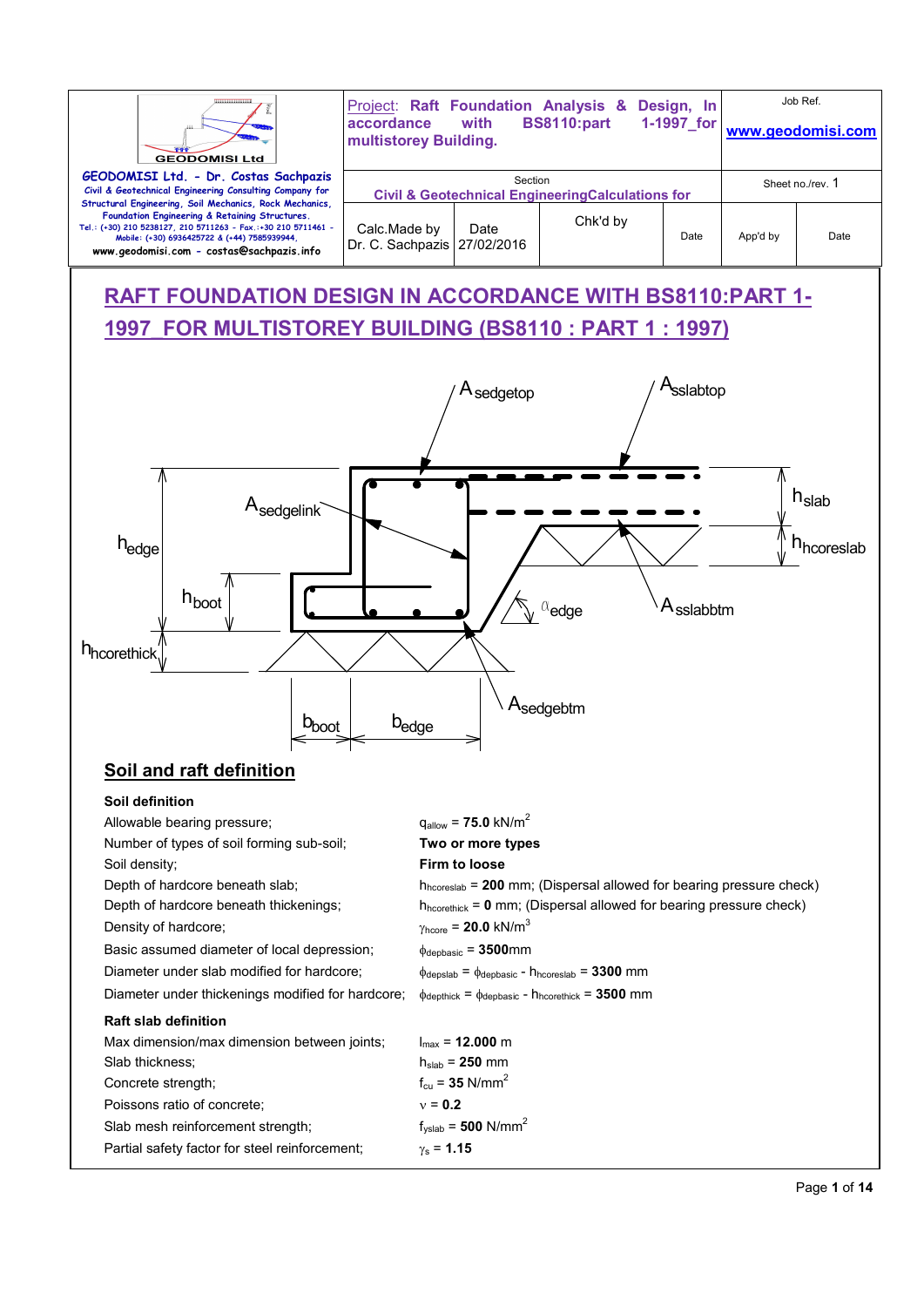| <b>GEODOMISI Ltd</b>                                                                                                                                                                                                                                                    | accordance<br>multistorey Building.                                        |                                                          | with                                                       | Project: Raft Foundation Analysis & Design, In<br><b>BS8110:part</b>                                                                        | 1-1997_for |          | Job Ref.<br>www.geodomisi.com |  |
|-------------------------------------------------------------------------------------------------------------------------------------------------------------------------------------------------------------------------------------------------------------------------|----------------------------------------------------------------------------|----------------------------------------------------------|------------------------------------------------------------|---------------------------------------------------------------------------------------------------------------------------------------------|------------|----------|-------------------------------|--|
| GEODOMISI Ltd. - Dr. Costas Sachpazis<br>Civil & Geotechnical Engineering Consulting Company for                                                                                                                                                                        |                                                                            |                                                          | Section                                                    | <b>Civil &amp; Geotechnical EngineeringCalculations for</b>                                                                                 |            |          | Sheet no./rev. 1              |  |
| Structural Engineering, Soil Mechanics, Rock Mechanics,<br>Foundation Engineering & Retaining Structures.<br>Tel.: (+30) 210 5238127, 210 5711263 - Fax.:+30 210 5711461 -<br>Mobile: (+30) 6936425722 & (+44) 7585939944,<br>www.geodomisi.com - costas@sachpazis.info | Calc.Made by<br>Dr. C. Sachpazis                                           |                                                          | Date<br>27/02/2016                                         | Chk'd by                                                                                                                                    | Date       | App'd by | Date                          |  |
| From C&CA document 'Concrete ground floors' Table 5                                                                                                                                                                                                                     |                                                                            |                                                          |                                                            |                                                                                                                                             |            |          |                               |  |
| Minimum mesh required in top for shrinkage;                                                                                                                                                                                                                             |                                                                            | A142:                                                    |                                                            |                                                                                                                                             |            |          |                               |  |
| Actual mesh provided in top;                                                                                                                                                                                                                                            |                                                                            |                                                          | A393 ( $A_{\text{salabtop}} = 393 \text{ mm}^2/\text{m}$ ) |                                                                                                                                             |            |          |                               |  |
| Mesh provided in bottom;                                                                                                                                                                                                                                                |                                                                            |                                                          | A393 (Asslabbtm = 393 mm <sup>2</sup> /m)                  |                                                                                                                                             |            |          |                               |  |
| Top mesh bar diameter;                                                                                                                                                                                                                                                  |                                                                            |                                                          | $\phi_{\text{slabtop}} = 10 \text{ mm}$                    |                                                                                                                                             |            |          |                               |  |
| Bottom mesh bar diameter;                                                                                                                                                                                                                                               |                                                                            |                                                          | $\phi_{\text{slabbtm}} = 10 \text{ mm}$                    |                                                                                                                                             |            |          |                               |  |
| Cover to top reinforcement;                                                                                                                                                                                                                                             |                                                                            |                                                          | $ctop = 20$ mm                                             |                                                                                                                                             |            |          |                               |  |
| Cover to bottom reinforcement;                                                                                                                                                                                                                                          |                                                                            |                                                          | $c_{\text{btm}} = 40$ mm                                   |                                                                                                                                             |            |          |                               |  |
| Average effective depth of top reinforcement;                                                                                                                                                                                                                           |                                                                            |                                                          |                                                            | $d_{\text{tslabav}} = h_{\text{slab}} - c_{\text{top}} - \phi_{\text{slabtop}} = 220$ mm                                                    |            |          |                               |  |
| Average effective depth of bottom reinforcement;                                                                                                                                                                                                                        |                                                                            |                                                          |                                                            | $d_{\text{bslabav}} = h_{\text{slab}} - c_{\text{btm}} - \phi_{\text{slabbtm}} = 200$ mm                                                    |            |          |                               |  |
| Overall average effective depth;                                                                                                                                                                                                                                        | $d_{\text{slabav}} = (d_{\text{tslabav}} + d_{\text{bslabav}})/2 = 210$ mm |                                                          |                                                            |                                                                                                                                             |            |          |                               |  |
| Minimum effective depth of top reinforcement;                                                                                                                                                                                                                           |                                                                            | $d_{tslabmin} = d_{tslabav} - \phi_{slabtop}/2 = 215$ mm |                                                            |                                                                                                                                             |            |          |                               |  |
| Minimum effective depth of bottom reinforcement;                                                                                                                                                                                                                        |                                                                            |                                                          |                                                            | $d_{\text{bslabmin}} = d_{\text{bslabav}} - \phi_{\text{slabbtm}}/2 = 195$ mm                                                               |            |          |                               |  |
| Edge beam definition                                                                                                                                                                                                                                                    |                                                                            |                                                          |                                                            |                                                                                                                                             |            |          |                               |  |
| Overall depth;                                                                                                                                                                                                                                                          |                                                                            |                                                          | $h_{edge} = 600$ mm                                        |                                                                                                                                             |            |          |                               |  |
| Width;                                                                                                                                                                                                                                                                  |                                                                            |                                                          | $b_{edge} = 550$ mm                                        |                                                                                                                                             |            |          |                               |  |
| Depth of boot;                                                                                                                                                                                                                                                          |                                                                            |                                                          | $h_{\text{boot}} = 250$ mm                                 |                                                                                                                                             |            |          |                               |  |
| Width of boot:                                                                                                                                                                                                                                                          |                                                                            |                                                          | $b_{boot} = 250$ mm                                        |                                                                                                                                             |            |          |                               |  |
| Angle of chamfer to horizontal;                                                                                                                                                                                                                                         |                                                                            |                                                          | $\alpha_{\text{edge}}$ = 60 deg                            |                                                                                                                                             |            |          |                               |  |
| Strength of main bar reinforcement;                                                                                                                                                                                                                                     |                                                                            |                                                          | $f_v = 500$ N/mm <sup>2</sup>                              |                                                                                                                                             |            |          |                               |  |
| Strength of link reinforcement;                                                                                                                                                                                                                                         |                                                                            |                                                          | $f_{\text{ys}} = 500 \text{ N/mm}^2$                       |                                                                                                                                             |            |          |                               |  |
| Reinforcement provided in top;                                                                                                                                                                                                                                          |                                                                            |                                                          |                                                            | 3 H25 bars $(A_{\text{sedgetop}} = 1473 \text{ mm}^2)$                                                                                      |            |          |                               |  |
| Reinforcement provided in bottom;                                                                                                                                                                                                                                       |                                                                            |                                                          |                                                            | 3 H20 bars $(A_{\text{sedgebra}} = 942 \text{ mm}^2)$                                                                                       |            |          |                               |  |
| Link reinforcement provided;                                                                                                                                                                                                                                            |                                                                            |                                                          |                                                            | 2 H12 legs at 250 ctrs $(A_{sv}/s_v = 0.905$ mm)                                                                                            |            |          |                               |  |
| Bottom cover to links;                                                                                                                                                                                                                                                  |                                                                            |                                                          | $c_{beam} = 40$ mm                                         |                                                                                                                                             |            |          |                               |  |
| Effective depth of top reinforcement;                                                                                                                                                                                                                                   |                                                                            |                                                          |                                                            | $d_{\text{edgetop}} = h_{\text{edge}} - c_{\text{top}} - \phi_{\text{slabtop}} - \phi_{\text{edgelink}} - \phi_{\text{edgetop}}/2 = 546$ mm |            |          |                               |  |
| Effective depth of bottom reinforcement;                                                                                                                                                                                                                                |                                                                            |                                                          |                                                            | $d_{\text{edgebtm}} = h_{\text{edge}} - c_{\text{beam}} - \phi_{\text{edgelink}} - \phi_{\text{edgebtm}}/2 = 538$ mm                        |            |          |                               |  |
| Boot main reinforcement:                                                                                                                                                                                                                                                |                                                                            |                                                          |                                                            | H8 bars at 250 ctrs ( $A_{\text{shoot}}$ = 201 mm <sup>2</sup> /m)                                                                          |            |          |                               |  |
| Effective depth of boot reinforcement;                                                                                                                                                                                                                                  |                                                                            |                                                          |                                                            | $d_{boot}$ = $h_{boot}$ - $c_{beam}$ - $\phi_{boot}/2$ = 206 mm                                                                             |            |          |                               |  |
| Internal beam definition                                                                                                                                                                                                                                                |                                                                            |                                                          |                                                            |                                                                                                                                             |            |          |                               |  |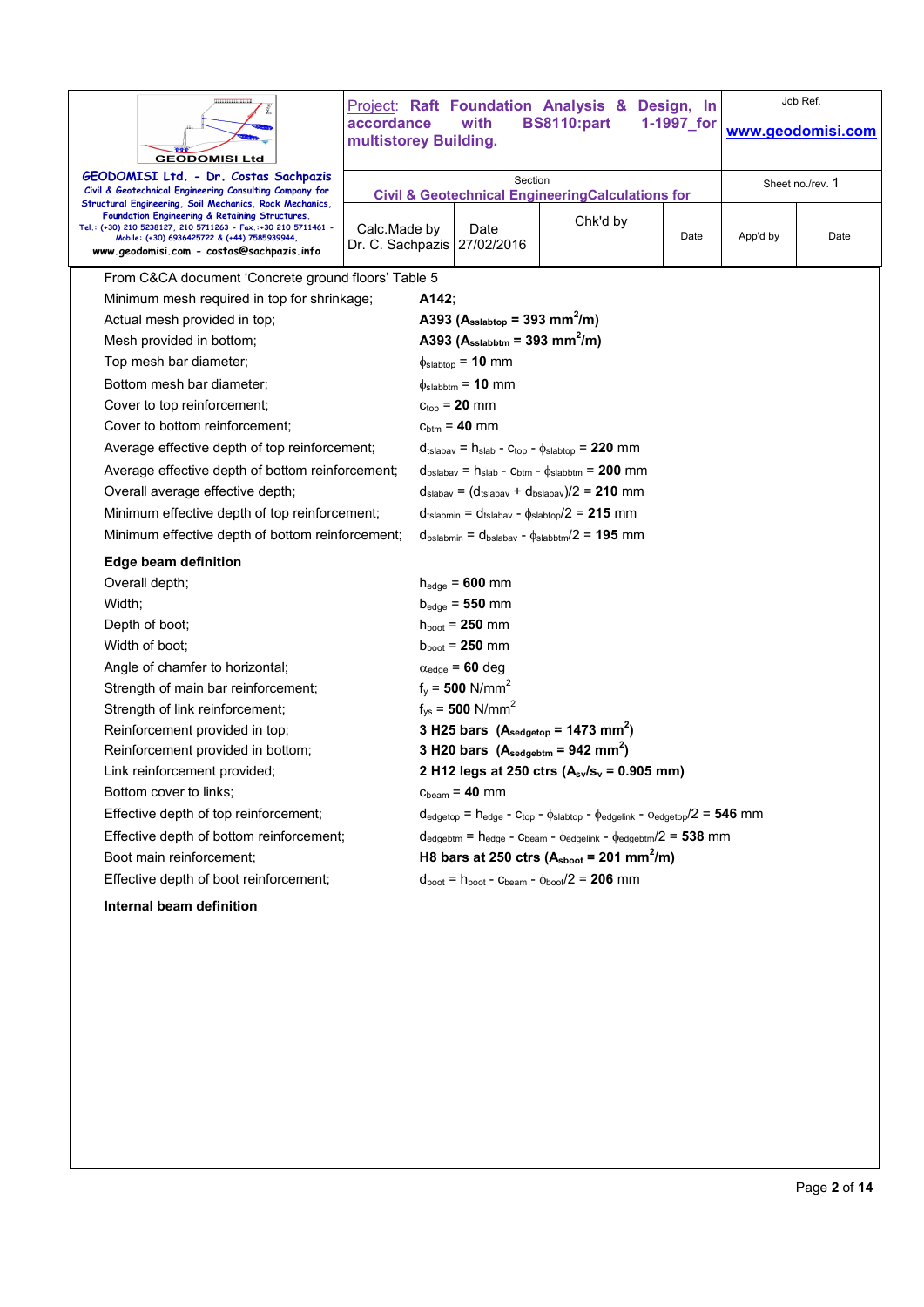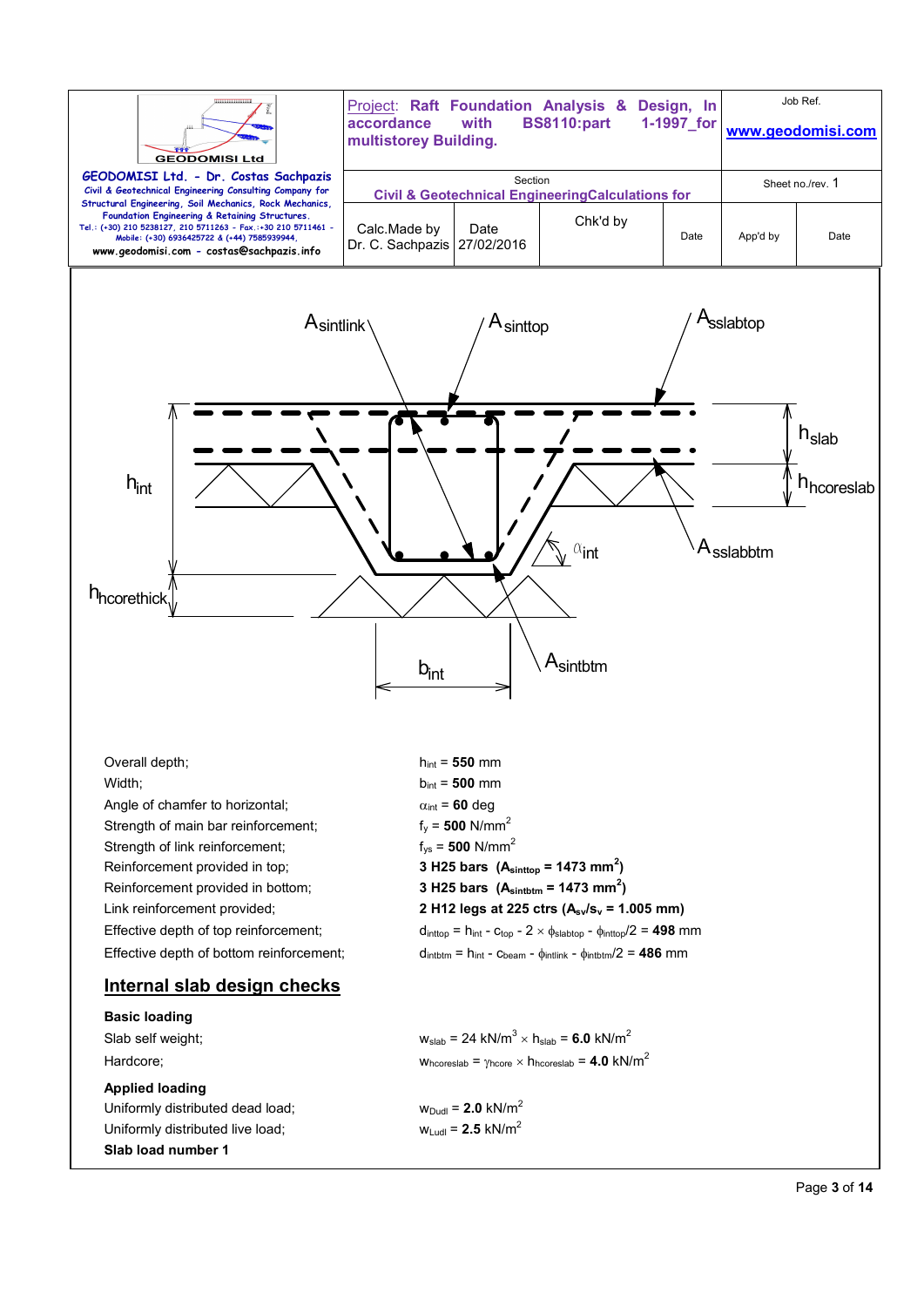| <b>GEODOMISI Ltd</b>                                                                                                                                                                                                                                                    | accordance<br>multistorey Building.                                                                                 | Project: Raft Foundation Analysis & Design, In<br><b>BS8110:part</b><br>with                                      | 1-1997_for                                                                                                                                        | Job Ref.<br>www.geodomisi.com |                  |      |  |  |  |
|-------------------------------------------------------------------------------------------------------------------------------------------------------------------------------------------------------------------------------------------------------------------------|---------------------------------------------------------------------------------------------------------------------|-------------------------------------------------------------------------------------------------------------------|---------------------------------------------------------------------------------------------------------------------------------------------------|-------------------------------|------------------|------|--|--|--|
| GEODOMISI Ltd. - Dr. Costas Sachpazis<br>Civil & Geotechnical Engineering Consulting Company for                                                                                                                                                                        |                                                                                                                     | Section                                                                                                           | <b>Civil &amp; Geotechnical EngineeringCalculations for</b>                                                                                       |                               | Sheet no./rev. 1 |      |  |  |  |
| Structural Engineering, Soil Mechanics, Rock Mechanics,<br>Foundation Engineering & Retaining Structures.<br>Tel.: (+30) 210 5238127, 210 5711263 - Fax.:+30 210 5711461 -<br>Mobile: (+30) 6936425722 & (+44) 7585939944,<br>www.geodomisi.com - costas@sachpazis.info | Calc.Made by<br>Dr. C. Sachpazis   27/02/2016                                                                       | Date                                                                                                              | Chk'd by                                                                                                                                          | Date                          | App'd by         | Date |  |  |  |
| Load type;                                                                                                                                                                                                                                                              |                                                                                                                     | <b>Line load</b>                                                                                                  |                                                                                                                                                   |                               |                  |      |  |  |  |
| Dead load;                                                                                                                                                                                                                                                              |                                                                                                                     | $w_{D1} = 3.0$ kN/m                                                                                               |                                                                                                                                                   |                               |                  |      |  |  |  |
| Live load;                                                                                                                                                                                                                                                              |                                                                                                                     | $w_{L1}$ = 2.0 kN/m                                                                                               |                                                                                                                                                   |                               |                  |      |  |  |  |
| Ultimate load;                                                                                                                                                                                                                                                          |                                                                                                                     |                                                                                                                   | $w_{\text{ultt}} = 1.4 \times w_{\text{D1}} + 1.6 \times w_{\text{L1}} = 7.4 \text{ kN/m}$                                                        |                               |                  |      |  |  |  |
| Line load width;                                                                                                                                                                                                                                                        |                                                                                                                     | $b_1 = 140$ mm                                                                                                    |                                                                                                                                                   |                               |                  |      |  |  |  |
| Internal slab bearing pressure check                                                                                                                                                                                                                                    |                                                                                                                     |                                                                                                                   |                                                                                                                                                   |                               |                  |      |  |  |  |
| Total uniform load at formation level;                                                                                                                                                                                                                                  |                                                                                                                     |                                                                                                                   | $W_{\text{udl}} = W_{\text{slab}} + W_{\text{hcoreslab}} + W_{\text{Dudl}} + W_{\text{Ludl}} = 14.5 \text{ kN/m}^2$                               |                               |                  |      |  |  |  |
| Bearing pressure beneath load number 1                                                                                                                                                                                                                                  |                                                                                                                     |                                                                                                                   |                                                                                                                                                   |                               |                  |      |  |  |  |
| Net bearing pressure available to resist line load;                                                                                                                                                                                                                     |                                                                                                                     | $q_{net} = q_{allow} - w_{ud} = 60.5 \text{ kN/m}^2$                                                              |                                                                                                                                                   |                               |                  |      |  |  |  |
| Net 'ultimate' bearing pressure available;                                                                                                                                                                                                                              |                                                                                                                     | $q_{\text{netult}} = q_{\text{net}} \times w_{\text{ult1}}/(w_{\text{D1}} + w_{\text{L1}}) = 89.5 \text{ kN/m}^2$ |                                                                                                                                                   |                               |                  |      |  |  |  |
| Loaded width required at formation;                                                                                                                                                                                                                                     | $I_{\text{real}} = W_{\text{ulit}}/Q_{\text{netult}} = 0.083$ m                                                     |                                                                                                                   |                                                                                                                                                   |                               |                  |      |  |  |  |
| Effective loaded width at u/side slab;                                                                                                                                                                                                                                  | $I_{eff1}$ = max(b <sub>1</sub> , $I_{req1}$ - 2 $\times$ h <sub>hcoreslab</sub> $\times$ tan(30)) = <b>0.140</b> m |                                                                                                                   |                                                                                                                                                   |                               |                  |      |  |  |  |
| Effective net ult bearing pressure at u/side slab;                                                                                                                                                                                                                      |                                                                                                                     | $q_{\text{netulteff}} = q_{\text{netult}} \times I_{\text{req1}}/I_{\text{eff1}} = 52.9 \text{ kN/m}^2$           |                                                                                                                                                   |                               |                  |      |  |  |  |
| Cantilever bending moment;                                                                                                                                                                                                                                              |                                                                                                                     |                                                                                                                   | $M_{\text{cant1}} = q_{\text{netulteff}} \times \left[ (l_{\text{eff1}} - b_1)/2 \right]^2 / 2 = 0.0 \text{ kNm/m}$                               |                               |                  |      |  |  |  |
| Reinforcement required in bottom                                                                                                                                                                                                                                        |                                                                                                                     |                                                                                                                   |                                                                                                                                                   |                               |                  |      |  |  |  |
| Maximum cantilever moment;                                                                                                                                                                                                                                              |                                                                                                                     | $M_{\text{cantmax}} = 0.0 \text{ kNm/m}$                                                                          |                                                                                                                                                   |                               |                  |      |  |  |  |
| K factor:                                                                                                                                                                                                                                                               |                                                                                                                     |                                                                                                                   | $K_{\text{slabbp}} = M_{\text{cantmax}}/(f_{\text{cu}} \times d_{\text{bslabmin}}^2) = 0.000$                                                     |                               |                  |      |  |  |  |
| Lever arm;                                                                                                                                                                                                                                                              |                                                                                                                     |                                                                                                                   | $z_{\text{slabbp}} = d_{\text{bslabmin}} \times \text{min}(0.95, 0.5 + \sqrt{(0.25 - K_{\text{slabbp}}/0.9)}) = 185.3 \text{ mm}$                 |                               |                  |      |  |  |  |
| Area of steel required;                                                                                                                                                                                                                                                 |                                                                                                                     |                                                                                                                   | $A_{\text{sslabbpreq}} = M_{\text{cantmax}}/((1.0/\gamma_{\text{s}}) \times f_{\text{yslab}} \times Z_{\text{slabbp}}) = 0 \text{ mm}^2/\text{m}$ |                               |                  |      |  |  |  |
|                                                                                                                                                                                                                                                                         |                                                                                                                     |                                                                                                                   | PASS - Asslabbreg <= Asslabbtm - Area of reinforcement provided to distribute the load is adequate                                                |                               |                  |      |  |  |  |
|                                                                                                                                                                                                                                                                         |                                                                                                                     |                                                                                                                   | The allowable bearing pressure will not be exceeded                                                                                               |                               |                  |      |  |  |  |
| Internal slab bending and shear check                                                                                                                                                                                                                                   |                                                                                                                     |                                                                                                                   |                                                                                                                                                   |                               |                  |      |  |  |  |
| <b>Applied bending moments</b>                                                                                                                                                                                                                                          |                                                                                                                     |                                                                                                                   |                                                                                                                                                   |                               |                  |      |  |  |  |
| Span of slab;                                                                                                                                                                                                                                                           |                                                                                                                     | $I_{\text{slab}} = \phi_{\text{depslab}} + d_{\text{tslabav}} = 3520$ mm                                          |                                                                                                                                                   |                               |                  |      |  |  |  |
| Ultimate self weight udl;                                                                                                                                                                                                                                               |                                                                                                                     | $W_{swult} = 1.4 \times W_{slab} = 8.4$ kN/m <sup>2</sup>                                                         |                                                                                                                                                   |                               |                  |      |  |  |  |
| Self weight moment at centre;                                                                                                                                                                                                                                           |                                                                                                                     |                                                                                                                   | $M_{csw}$ = $w_{swult} \times I_{slab}^{2} \times (1 + v) / 64 = 2.0$ kNm/m                                                                       |                               |                  |      |  |  |  |
| Self weight moment at edge;                                                                                                                                                                                                                                             |                                                                                                                     |                                                                                                                   | $M_{\text{esw}} = w_{\text{swult}} \times I_{\text{slab}}^2 / 32 = 3.3 \text{ kNm/m}$                                                             |                               |                  |      |  |  |  |
| Self weight shear force at edge;                                                                                                                                                                                                                                        |                                                                                                                     | $V_{sw}$ = $W_{swult}$ × $I_{slab}$ / 4 = <b>7.4</b> kN/m                                                         |                                                                                                                                                   |                               |                  |      |  |  |  |
| Moments due to applied uniformly distributed loads                                                                                                                                                                                                                      |                                                                                                                     |                                                                                                                   |                                                                                                                                                   |                               |                  |      |  |  |  |
| Ultimate applied udl;                                                                                                                                                                                                                                                   |                                                                                                                     |                                                                                                                   | $W_{\text{udlult}} = 1.4 \times W_{\text{Dudl}} + 1.6 \times W_{\text{Ludl}} = 6.8 \text{ kN/m}^2$                                                |                               |                  |      |  |  |  |
|                                                                                                                                                                                                                                                                         |                                                                                                                     |                                                                                                                   |                                                                                                                                                   |                               |                  |      |  |  |  |

| Ultimate applied udi:               | $W_{\text{udlult}} = 1.4 \times W_{\text{Dudl}} + 1.6 \times W_{\text{Ludl}} = 6.8 \text{ KN/m}^{-1}$  |
|-------------------------------------|--------------------------------------------------------------------------------------------------------|
| Moment at centre;                   | $M_{\text{cudl}} = W_{\text{udlult}} \times I_{\text{slab}}^2 \times (1 + v) / 64 = 1.6 \text{ kNm/m}$ |
| Moment at edge;                     | $M_{\text{eudl}} = w_{\text{udlult}} \times I_{\text{slab}}^2 / 32 = 2.6 \text{ kNm/m}$                |
| Shear force at edge:                | $V_{\text{udl}} = W_{\text{udlult}} \times I_{\text{slab}} / 4 = 6.0 \text{ kN/m}$                     |
| Moment due to load number 1         |                                                                                                        |
| Approximate equivalent udl;         | $w_{\text{ud11}} = w_{\text{ul11}} / (2 \times 0.3 \times I_{\text{slab}}) = 3.5 \text{ kN/m}^2$       |
| Moment at centre;                   | $M_{c1} = w_{ud11} \times I_{slab}^2 \times (1 + v) / 64 = 0.8$ kNm/m                                  |
| Moment at edge;                     | $M_{\text{e}1}$ = $W_{\text{ud}11} \times I_{\text{slab}}^2 / 32 = 1.4$ kNm/m                          |
| Shear force at edge;                | $V_1 = w_{\text{ud11}} \times l_{\text{slab}} / 4 = 3.1 \text{ kN/m}$                                  |
| <b>Resultant moments and shears</b> |                                                                                                        |
| Total moment at edge:               | $M_{\rm{Se}}$ = 7.2 kNm/m                                                                              |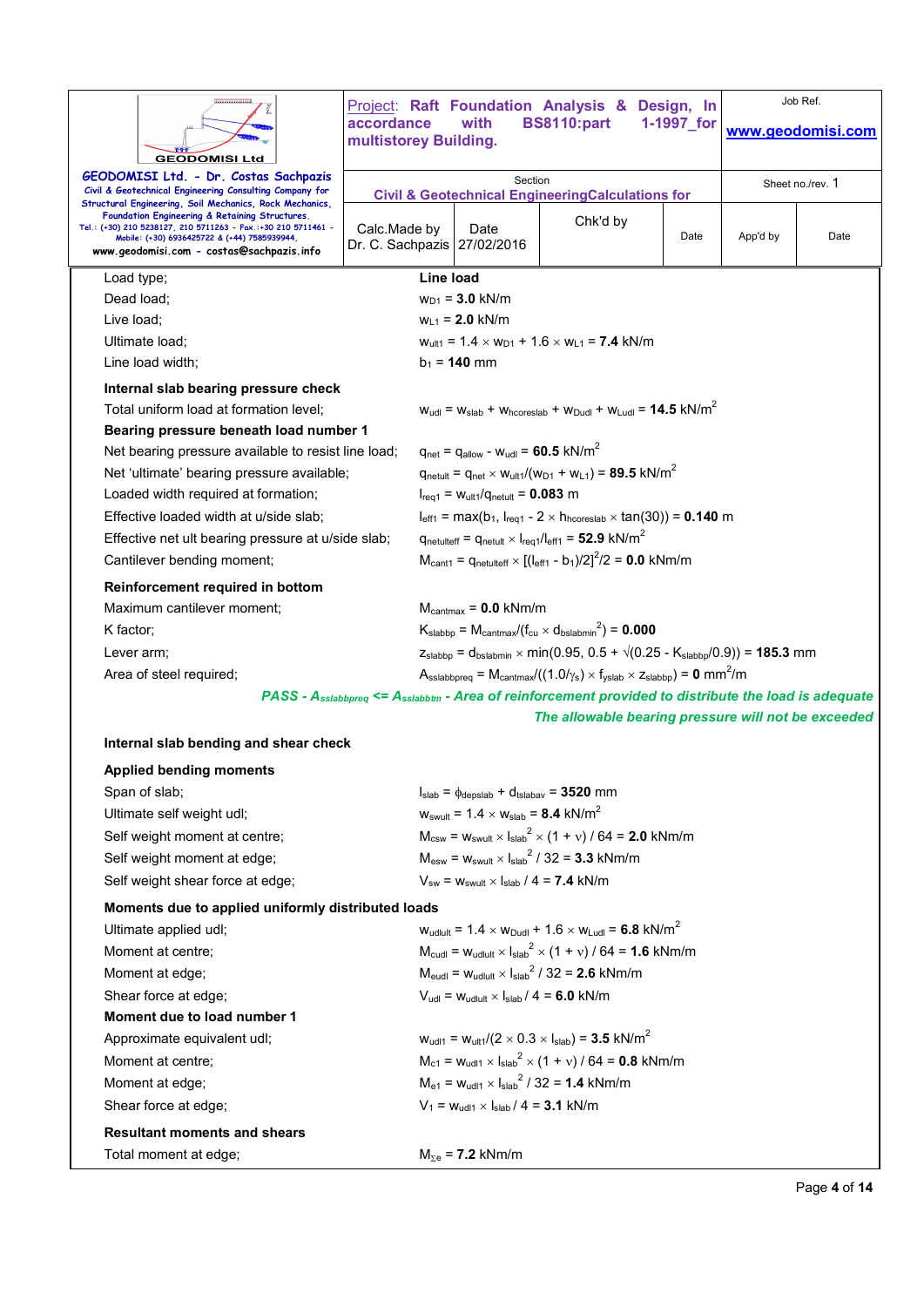| <b>GEODOMISI Ltd</b>                                                                                                                                                                                         | Project: Raft Foundation Analysis & Design, In<br>accordance<br>multistorey Building.                                        | 1-1997_for                                                              | Job Ref.<br>www.geodomisi.com                                                                                                                                             |  |                  |  |  |  |  |
|--------------------------------------------------------------------------------------------------------------------------------------------------------------------------------------------------------------|------------------------------------------------------------------------------------------------------------------------------|-------------------------------------------------------------------------|---------------------------------------------------------------------------------------------------------------------------------------------------------------------------|--|------------------|--|--|--|--|
| GEODOMISI Ltd. - Dr. Costas Sachpazis<br>Civil & Geotechnical Engineering Consulting Company for                                                                                                             |                                                                                                                              | Section                                                                 | <b>Civil &amp; Geotechnical EngineeringCalculations for</b>                                                                                                               |  | Sheet no./rev. 1 |  |  |  |  |
| Foundation Engineering & Retaining Structures.<br>Tel.: (+30) 210 5238127, 210 5711263 - Fax.:+30 210 5711461 -<br>Mobile: (+30) 6936425722 & (+44) 7585939944,<br>www.geodomisi.com - costas@sachpazis.info | Structural Engineering, Soil Mechanics, Rock Mechanics,<br>Chk'd by<br>Calc.Made by<br>Date<br>Dr. C. Sachpazis   27/02/2016 |                                                                         |                                                                                                                                                                           |  |                  |  |  |  |  |
| Total moment at centre:                                                                                                                                                                                      |                                                                                                                              | $M_{\Sigma C}$ = 4.3 kNm/m                                              |                                                                                                                                                                           |  |                  |  |  |  |  |
| Total shear force;                                                                                                                                                                                           |                                                                                                                              | $V_{\Sigma}$ = 16.5 kN/m                                                |                                                                                                                                                                           |  |                  |  |  |  |  |
| Reinforcement required in top                                                                                                                                                                                |                                                                                                                              |                                                                         |                                                                                                                                                                           |  |                  |  |  |  |  |
| K factor:                                                                                                                                                                                                    |                                                                                                                              |                                                                         | $K_{\text{slabtoo}} = M_{\Sigma}e/ (f_{\text{cu}} \times d_{\text{tslabav}}^2) = 0.004$                                                                                   |  |                  |  |  |  |  |
| Lever arm;                                                                                                                                                                                                   |                                                                                                                              |                                                                         | $z_{\text{slabtop}} = d_{\text{tslabav}} \times \text{min}(0.95, 0.5 + \sqrt{(0.25 - K_{\text{slabtop}}/0.9)}) = 209.0 \text{ mm}$                                        |  |                  |  |  |  |  |
| Area of steel required for bending;                                                                                                                                                                          |                                                                                                                              |                                                                         | $A_{\text{sslabtopbend}} = M_{\Sigma} / ((1.0/\gamma_s) \times f_{\text{yslab}} \times Z_{\text{slabtop}}) = 80 \text{ mm}^2/\text{m}$                                    |  |                  |  |  |  |  |
| Minimum area of steel required;                                                                                                                                                                              |                                                                                                                              |                                                                         | $A_{\text{sslabmin}} = 0.0013 \times h_{\text{slab}} = 325 \text{ mm}^2/\text{m}$                                                                                         |  |                  |  |  |  |  |
| Area of steel required;                                                                                                                                                                                      |                                                                                                                              |                                                                         | $A_{\text{sslabored}} = \text{max}(A_{\text{sslaborobend}}, A_{\text{sslabmin}}) = 325 \text{ mm}^2/\text{m}$                                                             |  |                  |  |  |  |  |
| PASS - $A_{sslabtopred} \leq A_{sslabtop}$ - Area of reinforcement provided in top to span local depressions is adequate                                                                                     |                                                                                                                              |                                                                         |                                                                                                                                                                           |  |                  |  |  |  |  |
| Reinforcement required in bottom                                                                                                                                                                             |                                                                                                                              |                                                                         |                                                                                                                                                                           |  |                  |  |  |  |  |
| K factor;                                                                                                                                                                                                    |                                                                                                                              |                                                                         | $K_{\text{slabbtm}} = M_{\Sigma} / (f_{\text{cu}} \times d_{\text{bslabav}}^2) = 0.003$                                                                                   |  |                  |  |  |  |  |
| Lever arm;                                                                                                                                                                                                   |                                                                                                                              |                                                                         | $z_{\text{slabbtm}} = d_{\text{bslabav}} \times \text{min}(0.95, 0.5 + \sqrt{(0.25 - K_{\text{slabbtm}}/0.9)}) = 190.0 \text{ mm}$                                        |  |                  |  |  |  |  |
| Area of steel required for bending;                                                                                                                                                                          |                                                                                                                              |                                                                         | $A_{\text{sslabbtmbend}} = M_{\Sigma} / ((1.0/\gamma_s) \times f_{\text{yslab}} \times Z_{\text{slabbtm}}) = 53 \text{ mm}^2/\text{m}$                                    |  |                  |  |  |  |  |
| Area of steel required;                                                                                                                                                                                      |                                                                                                                              |                                                                         | $A_{\text{sslabbtmreq}} = \text{max}(A_{\text{sslabbtmbend}}, A_{\text{sslabmin}}) = 325 \text{ mm}^2/\text{m}$                                                           |  |                  |  |  |  |  |
| PASS - Asslabbtmreq <= Asslabbtm - Area of reinforcement provided in bottom to span local depressions is adequate                                                                                            |                                                                                                                              |                                                                         |                                                                                                                                                                           |  |                  |  |  |  |  |
| <b>Shear check</b>                                                                                                                                                                                           |                                                                                                                              |                                                                         |                                                                                                                                                                           |  |                  |  |  |  |  |
| Applied shear stress;                                                                                                                                                                                        |                                                                                                                              | $v = V\Sigma/dtslabmin = 0.077 N/mm2$                                   |                                                                                                                                                                           |  |                  |  |  |  |  |
| Tension steel ratio;                                                                                                                                                                                         |                                                                                                                              | $p = 100 \times A_{\text{sslabtop}}/d_{\text{tslabmin}} = 0.183$        |                                                                                                                                                                           |  |                  |  |  |  |  |
| From BS8110-1:1997 - Table 3.8;                                                                                                                                                                              |                                                                                                                              |                                                                         |                                                                                                                                                                           |  |                  |  |  |  |  |
| Design concrete shear strength;                                                                                                                                                                              |                                                                                                                              | $v_c = 0.469$ N/mm <sup>2</sup>                                         |                                                                                                                                                                           |  |                  |  |  |  |  |
|                                                                                                                                                                                                              |                                                                                                                              |                                                                         | <b>PASS - <math>v \leq v_c</math> - Shear capacity of the slab is adequate</b>                                                                                            |  |                  |  |  |  |  |
| Internal slab deflection check                                                                                                                                                                               |                                                                                                                              |                                                                         |                                                                                                                                                                           |  |                  |  |  |  |  |
| Basic allowable span to depth ratio;                                                                                                                                                                         |                                                                                                                              | $Ratio_{basic} = 26.0$                                                  |                                                                                                                                                                           |  |                  |  |  |  |  |
| Moment factor;                                                                                                                                                                                               |                                                                                                                              |                                                                         | $M_{\text{factor}} = M_{\Sigma c} / d_{\text{bslabav}}^2 = 0.109 \text{ N/mm}^2$                                                                                          |  |                  |  |  |  |  |
| Steel service stress:                                                                                                                                                                                        |                                                                                                                              |                                                                         | $f_s = 2/3 \times f_{yslab} \times A_{sslabbtmbend}/A_{sslabbtm} = 44.615 N/mm^2$                                                                                         |  |                  |  |  |  |  |
| Modification factor;                                                                                                                                                                                         |                                                                                                                              | $MF_{slab} = 2.000$                                                     | $MF_{slab}$ = min(2.0, 0.55 + [(477N/mm <sup>2</sup> - f <sub>s</sub> )/(120 × (0.9N/mm <sup>2</sup> + M <sub>factor</sub> ))])                                           |  |                  |  |  |  |  |
| Modified allowable span to depth ratio;                                                                                                                                                                      |                                                                                                                              |                                                                         | Ratio <sub>allow</sub> = Ratio <sub>basic</sub> $\times$ MF <sub>slab</sub> = <b>52.000</b>                                                                               |  |                  |  |  |  |  |
| Actual span to depth ratio;                                                                                                                                                                                  |                                                                                                                              | Ratio <sub>actual</sub> = $I_{\text{slab}}/d_{\text{bslabav}} = 17.600$ |                                                                                                                                                                           |  |                  |  |  |  |  |
|                                                                                                                                                                                                              |                                                                                                                              |                                                                         | <b>PASS</b> - Ratio <sub>actual</sub> $\leq$ Ratio <sub>allow</sub> - Slab span to depth ratio is adequate                                                                |  |                  |  |  |  |  |
| <b>Edge beam design checks</b>                                                                                                                                                                               |                                                                                                                              |                                                                         |                                                                                                                                                                           |  |                  |  |  |  |  |
| <b>Basic loading</b>                                                                                                                                                                                         |                                                                                                                              |                                                                         |                                                                                                                                                                           |  |                  |  |  |  |  |
| Hardcore;                                                                                                                                                                                                    |                                                                                                                              |                                                                         | Whcorethick = $\gamma$ hcore $\times$ h <sub>hcorethick</sub> = 0.0 kN/m <sup>2</sup>                                                                                     |  |                  |  |  |  |  |
| Edge beam                                                                                                                                                                                                    |                                                                                                                              |                                                                         |                                                                                                                                                                           |  |                  |  |  |  |  |
| Rectangular beam element;                                                                                                                                                                                    |                                                                                                                              |                                                                         | $w_{beam}$ = 24 kN/m <sup>3</sup> $\times$ h <sub>edge</sub> $\times$ b <sub>edge</sub> = <b>7.9</b> kN/m                                                                 |  |                  |  |  |  |  |
| Boot element;                                                                                                                                                                                                |                                                                                                                              |                                                                         | $w_{boot}$ = 24 kN/m <sup>3</sup> × h <sub>boot</sub> × b <sub>boot</sub> = <b>1.5</b> kN/m                                                                               |  |                  |  |  |  |  |
| Chamfer element;                                                                                                                                                                                             |                                                                                                                              |                                                                         | $w_{\text{chamfer}}$ = 24 kN/m <sup>3</sup> $\times$ (h <sub>edge</sub> - h <sub>slab</sub> ) <sup>2</sup> /(2 $\times$ tan( $\alpha_{\text{edge}}$ )) = 0.8 kN/m         |  |                  |  |  |  |  |
| Slab element;                                                                                                                                                                                                |                                                                                                                              |                                                                         | $w_{\text{slabelmt}}$ = 24 kN/m <sup>3</sup> $\times$ h <sub>slab</sub> $\times$ (h <sub>edge</sub> - h <sub>slab</sub> )/tan( $\alpha_{\text{edge}}$ ) = <b>1.2</b> kN/m |  |                  |  |  |  |  |
| Edge beam self weight;                                                                                                                                                                                       |                                                                                                                              |                                                                         | $W_{\text{edge}}$ = $W_{\text{beam}}$ + $W_{\text{boot}}$ + $W_{\text{chamfer}}$ + $W_{\text{slabelmt}}$ = 11.5 kN/m                                                      |  |                  |  |  |  |  |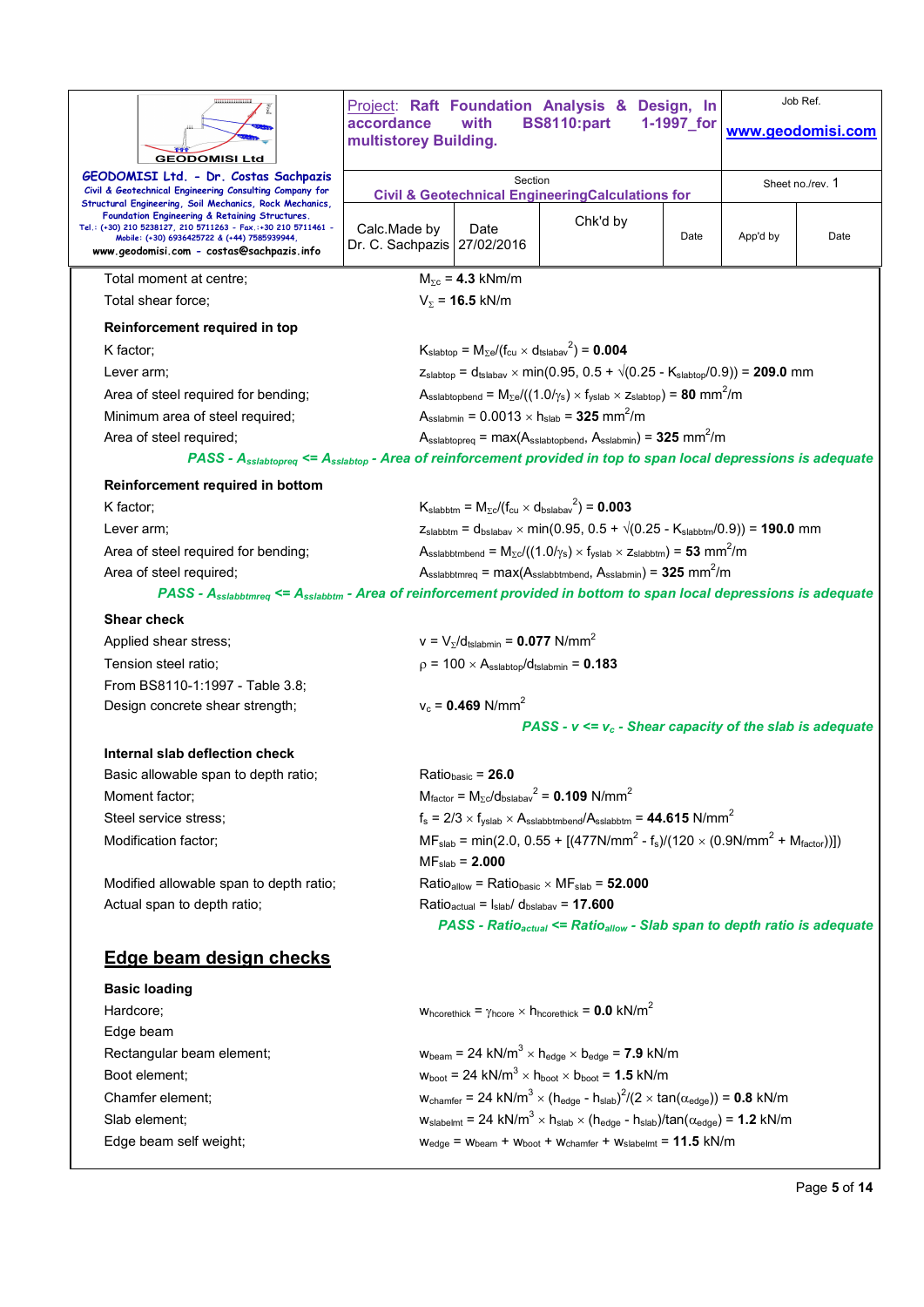| p <oe<br><b>GEODOMISI Ltd</b></oe<br>                                                                                                                                                                                                                                   | Project: Raft Foundation Analysis & Design, In<br>accordance<br>multistorey Building. | <b>BS8110:part</b><br>with                                                     | 1-1997_for                                                                                                                                         | Job Ref.<br>www.geodomisi.com |          |                  |
|-------------------------------------------------------------------------------------------------------------------------------------------------------------------------------------------------------------------------------------------------------------------------|---------------------------------------------------------------------------------------|--------------------------------------------------------------------------------|----------------------------------------------------------------------------------------------------------------------------------------------------|-------------------------------|----------|------------------|
| GEODOMISI Ltd. - Dr. Costas Sachpazis<br>Civil & Geotechnical Engineering Consulting Company for                                                                                                                                                                        |                                                                                       | Section                                                                        | <b>Civil &amp; Geotechnical EngineeringCalculations for</b>                                                                                        |                               |          | Sheet no./rev. 1 |
| Structural Engineering, Soil Mechanics, Rock Mechanics,<br>Foundation Engineering & Retaining Structures.<br>Tel.: (+30) 210 5238127, 210 5711263 - Fax.:+30 210 5711461 -<br>Mobile: (+30) 6936425722 & (+44) 7585939944,<br>www.geodomisi.com - costas@sachpazis.info | Calc.Made by<br>Dr. C. Sachpazis   27/02/2016                                         | Date                                                                           | Chk'd by                                                                                                                                           | Date                          | App'd by | Date             |
| Edge load number 1                                                                                                                                                                                                                                                      |                                                                                       |                                                                                |                                                                                                                                                    |                               |          |                  |
| Load type;                                                                                                                                                                                                                                                              |                                                                                       | <b>Longitudinal line load</b>                                                  |                                                                                                                                                    |                               |          |                  |
| Dead load;                                                                                                                                                                                                                                                              |                                                                                       | $W_{Dedge1} = 13.2$ kN/m                                                       |                                                                                                                                                    |                               |          |                  |
| Live load:                                                                                                                                                                                                                                                              |                                                                                       | $W_{\text{Ledge1}} = 0.0 \text{ kN/m}$                                         |                                                                                                                                                    |                               |          |                  |
| Ultimate load:                                                                                                                                                                                                                                                          |                                                                                       |                                                                                | $W_{ultedge1} = 1.4 \times W_{Dedge1} + 1.6 \times W_{Ledge1} = 18.5$ kN/m                                                                         |                               |          |                  |
| Longitudinal line load width;                                                                                                                                                                                                                                           |                                                                                       | $b_{edge1} = 102$ mm                                                           |                                                                                                                                                    |                               |          |                  |
| Centroid of load from outside face of raft:                                                                                                                                                                                                                             |                                                                                       | $x_{edge1} = 51$ mm                                                            |                                                                                                                                                    |                               |          |                  |
| Edge load number 2                                                                                                                                                                                                                                                      |                                                                                       |                                                                                |                                                                                                                                                    |                               |          |                  |
| Load type;                                                                                                                                                                                                                                                              |                                                                                       | <b>Longitudinal line load</b>                                                  |                                                                                                                                                    |                               |          |                  |
| Dead load;                                                                                                                                                                                                                                                              |                                                                                       | $W_{Dedge2} = 16.1$ kN/m                                                       |                                                                                                                                                    |                               |          |                  |
| Live load:                                                                                                                                                                                                                                                              |                                                                                       | $W_{\text{Ledge2}} = 5.6$ kN/m                                                 |                                                                                                                                                    |                               |          |                  |
| Ultimate load:                                                                                                                                                                                                                                                          |                                                                                       |                                                                                | $W_{ultedge2} = 1.4 \times W_{Dedge2} + 1.6 \times W_{Ledge2} = 31.5$ kN/m                                                                         |                               |          |                  |
| Longitudinal line load width;                                                                                                                                                                                                                                           |                                                                                       | $b_{edge2} = 100$ mm                                                           |                                                                                                                                                    |                               |          |                  |
| Centroid of load from outside face of raft;                                                                                                                                                                                                                             |                                                                                       | $x_{edge2} = 230$ mm                                                           |                                                                                                                                                    |                               |          |                  |
| Edge beam bearing pressure check                                                                                                                                                                                                                                        |                                                                                       |                                                                                |                                                                                                                                                    |                               |          |                  |
| Effective bearing width of edge beam;                                                                                                                                                                                                                                   |                                                                                       |                                                                                | $b_{\text{bearing}} = b_{\text{edge}} + b_{\text{boot}} + (h_{\text{edge}} - h_{\text{slab}})/\tan(\alpha_{\text{edge}}) = 1002$ mm                |                               |          |                  |
| Total uniform load at formation level;                                                                                                                                                                                                                                  |                                                                                       |                                                                                | $W_{\text{udledge}} = W_{\text{Dudl}} + W_{\text{Ludl}} + W_{\text{edge}} / D_{\text{bearing}} + W_{\text{hcorethick}} = 16.0 \text{ kN/m}^2$      |                               |          |                  |
| Centroid of longitudinal and equivalent line loads from outside face of raft                                                                                                                                                                                            |                                                                                       |                                                                                |                                                                                                                                                    |                               |          |                  |
| Load x distance for edge load 1;                                                                                                                                                                                                                                        |                                                                                       |                                                                                | Moment <sub>1</sub> = $w_{ultedge1} \times x_{edge1} = 0.9$ kN                                                                                     |                               |          |                  |
| Load x distance for edge load 2;                                                                                                                                                                                                                                        |                                                                                       |                                                                                | Moment <sub>2</sub> = $w_{ultedge2} \times x_{edge2} = 7.2$ kN                                                                                     |                               |          |                  |
| Sum of ultimate longitud'l and equivalent line loads; $\Sigma UDL = 50.0$ kN/m                                                                                                                                                                                          |                                                                                       |                                                                                |                                                                                                                                                    |                               |          |                  |
| Sum of load x distances;                                                                                                                                                                                                                                                |                                                                                       | $\Sigma$ Moment = 8.2 kN                                                       |                                                                                                                                                    |                               |          |                  |
| Centroid of loads:                                                                                                                                                                                                                                                      |                                                                                       | $x_{bar}$ = $\Sigma$ Moment/ $\Sigma$ UDL = 164 mm                             |                                                                                                                                                    |                               |          |                  |
| Initially assume no moment transferred into slab due to load/reaction eccentricity                                                                                                                                                                                      |                                                                                       |                                                                                |                                                                                                                                                    |                               |          |                  |
| Sum of unfactored longitud'l and eff'tive line loads; $\Sigma UDL$ sls = 34.9 kN/m                                                                                                                                                                                      |                                                                                       |                                                                                |                                                                                                                                                    |                               |          |                  |
|                                                                                                                                                                                                                                                                         |                                                                                       |                                                                                |                                                                                                                                                    |                               |          |                  |
| Allowable bearing width;                                                                                                                                                                                                                                                |                                                                                       |                                                                                | $b_{\text{allow}} = 2 \times x_{\text{bar}} + 2 \times h_{\text{hcoreslab}} \times \tan(30) = 559 \text{ mm}$                                      |                               |          |                  |
| Bearing pressure due to line/point loads;                                                                                                                                                                                                                               |                                                                                       |                                                                                | $q_{\text{linepoint}} = \Sigma \text{UDLsls} / b_{\text{allow}} = 62.5 \text{ kN/m}^2$                                                             |                               |          |                  |
| Total applied bearing pressure;                                                                                                                                                                                                                                         |                                                                                       |                                                                                | $q_{edge} = q_{linepoint} + w_{udledge} = 78.4 \text{ kN/m}^2$                                                                                     |                               |          |                  |
|                                                                                                                                                                                                                                                                         |                                                                                       |                                                                                | $q_{edge}$ > $q_{allow}$ - The slab is required to resist a moment due to eccentricity                                                             |                               |          |                  |
| Now assume moment due to load/reaction eccentricity is resisted by slab                                                                                                                                                                                                 |                                                                                       |                                                                                |                                                                                                                                                    |                               |          |                  |
| Bearing width required;                                                                                                                                                                                                                                                 |                                                                                       |                                                                                | $b_{req}$ = $\Sigma$ UDLsls/( $q_{\text{allow}}$ - $w_{\text{uddedge}}$ ) = 591 mm                                                                 |                               |          |                  |
| Effective bearing width at u/s of slab;                                                                                                                                                                                                                                 |                                                                                       |                                                                                | $b_{\text{reqeff}} = b_{\text{req}} - 2 \times h_{\text{hcoreslab}} \times \tan(30) = 360 \text{ mm}$                                              |                               |          |                  |
| Load/reaction eccentricity;                                                                                                                                                                                                                                             |                                                                                       | $e = b_{\text{regeff}}/2 - x_{\text{bar}} = 16$ mm                             |                                                                                                                                                    |                               |          |                  |
| Ultimate moment to be resisted by slab;                                                                                                                                                                                                                                 |                                                                                       | $M_{\text{ecc}}$ = $\Sigma$ UDL $\times$ e = 0.8 kNm/m                         |                                                                                                                                                    |                               |          |                  |
| From slab bending check                                                                                                                                                                                                                                                 |                                                                                       |                                                                                |                                                                                                                                                    |                               |          |                  |
| Moment due to depression under slab (hogging);                                                                                                                                                                                                                          |                                                                                       | $M_{\Sigma e}$ = 7.2 kNm/m                                                     |                                                                                                                                                    |                               |          |                  |
| Total moment to be resisted by slab top steel;                                                                                                                                                                                                                          |                                                                                       | $M_{\text{slattop}} = M_{\text{ecc}} + M_{\Sigma\text{e}} = 8.1 \text{ kNm/m}$ |                                                                                                                                                    |                               |          |                  |
| K factor;                                                                                                                                                                                                                                                               |                                                                                       |                                                                                | $K_{\text{slab}} = M_{\text{slattop}}/(f_{\text{cu}} \times d_{\text{tslabmin}}^2) = 0.005$                                                        |                               |          |                  |
| Lever arm;                                                                                                                                                                                                                                                              |                                                                                       |                                                                                | $z_{\text{slab}} = d_{\text{tslabmin}} \times \text{min}(0.95, 0.5 + \sqrt{(0.25 - K_{\text{slab}}/0.9)}) = 204 \text{ mm}$                        |                               |          |                  |
| Area of steel required;                                                                                                                                                                                                                                                 |                                                                                       |                                                                                | $A_{\text{sslabreq}} = M_{\text{slabtop}} / ((1.0/\gamma_{\text{s}}) \times 460 \text{ N/mm}^2 \times z_{\text{slab}}) = 99 \text{ mm}^2/\text{m}$ |                               |          |                  |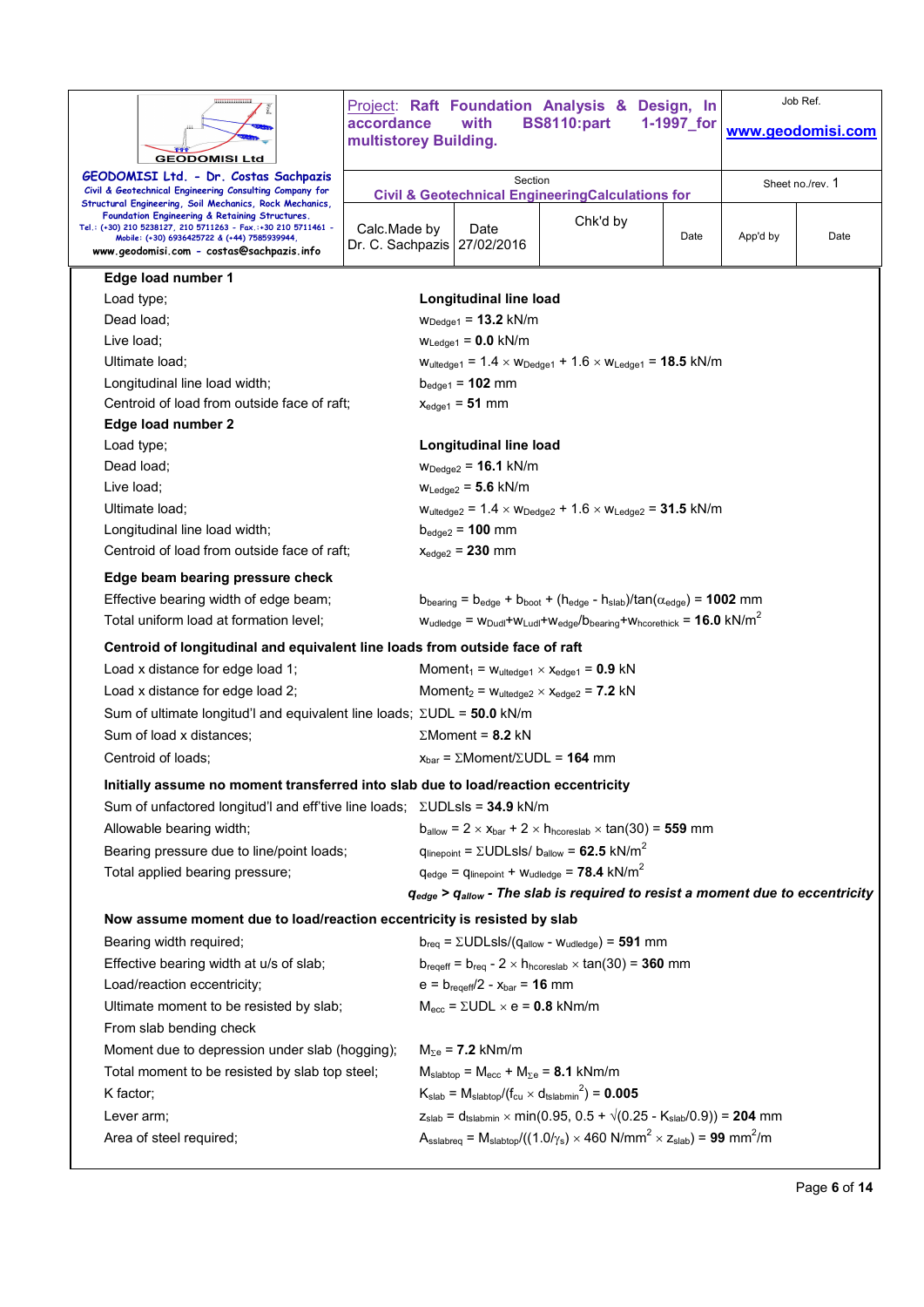| L                                                                                                                                                                                                                          | Project: Raft Foundation Analysis & Design, In                                                      |                                                                       |                                                                                                                                                       |            |                   | Job Ref.         |
|----------------------------------------------------------------------------------------------------------------------------------------------------------------------------------------------------------------------------|-----------------------------------------------------------------------------------------------------|-----------------------------------------------------------------------|-------------------------------------------------------------------------------------------------------------------------------------------------------|------------|-------------------|------------------|
| <b>GEODOMISI Ltd</b>                                                                                                                                                                                                       | accordance<br>multistorey Building.                                                                 | with                                                                  | <b>BS8110:part</b>                                                                                                                                    | 1-1997_for | www.geodomisi.com |                  |
| GEODOMISI Ltd. - Dr. Costas Sachpazis<br>Civil & Geotechnical Engineering Consulting Company for                                                                                                                           |                                                                                                     | Section                                                               | <b>Civil &amp; Geotechnical EngineeringCalculations for</b>                                                                                           |            |                   | Sheet no./rev. 1 |
| Structural Engineering, Soil Mechanics, Rock Mechanics,<br>Foundation Engineering & Retaining Structures.<br>Tel.: (+30) 210 5238127, 210 5711263 - Fax.:+30 210 5711461 -<br>Mobile: (+30) 6936425722 & (+44) 7585939944, | Calc.Made by                                                                                        | Date                                                                  | Chk'd by                                                                                                                                              | Date       | App'd by          | Date             |
| www.geodomisi.com - costas@sachpazis.info                                                                                                                                                                                  | Dr. C. Sachpazis   27/02/2016                                                                       |                                                                       |                                                                                                                                                       |            |                   |                  |
| PASS - Asslabreq <= Asslabtop - Area of reinforcement provided to transfer moment into slab is adequate                                                                                                                    |                                                                                                     |                                                                       | The allowable bearing pressure under the edge beam will not be exceeded                                                                               |            |                   |                  |
| Edge beam bending check                                                                                                                                                                                                    |                                                                                                     |                                                                       |                                                                                                                                                       |            |                   |                  |
| Divider for moments due to udl's;                                                                                                                                                                                          | $\beta_{\text{udl}} = 12.0$                                                                         |                                                                       |                                                                                                                                                       |            |                   |                  |
| <b>Applied bending moments</b>                                                                                                                                                                                             |                                                                                                     |                                                                       |                                                                                                                                                       |            |                   |                  |
| Span of edge beam;                                                                                                                                                                                                         |                                                                                                     |                                                                       | $I_{edge} = \phi_{depthick} + d_{edgetop} = 4045$ mm                                                                                                  |            |                   |                  |
| Ultimate self weight udl;                                                                                                                                                                                                  |                                                                                                     | $w_{\text{edgeult}} = 1.4 \times w_{\text{edge}} = 16.1 \text{ kN/m}$ |                                                                                                                                                       |            |                   |                  |
| Ultimate slab udl (approx);                                                                                                                                                                                                |                                                                                                     |                                                                       | $w_{edgeslab} = max(0 kN/m, 1.4 \times w_{slab} \times ((\phi_{depthick}/2 \times 3/4) - (b_{edge} + (h_{edge} - h_{slab})/tan(\alpha_{edge}))))$     |            |                   |                  |
|                                                                                                                                                                                                                            |                                                                                                     | $W_{\text{edgeslab}} = 4.7$ kN/m                                      |                                                                                                                                                       |            |                   |                  |
| Self weight and slab bending moment;                                                                                                                                                                                       |                                                                                                     |                                                                       | $M_{\text{edgesw}} = (W_{\text{edgeult}} + W_{\text{edgeslab}}) \times I_{\text{edge}}^2 / \beta_{\text{udl}} = 28.3$ kNm                             |            |                   |                  |
| Self weight shear force;                                                                                                                                                                                                   |                                                                                                     |                                                                       | $V_{\text{edgesw}} = (W_{\text{edgeult}} + W_{\text{edgeslab}}) \times I_{\text{edge}}/2 = 42.0$ kN                                                   |            |                   |                  |
| Moments due to applied uniformly distributed loads                                                                                                                                                                         |                                                                                                     |                                                                       |                                                                                                                                                       |            |                   |                  |
| Ultimate udl (approx);                                                                                                                                                                                                     |                                                                                                     |                                                                       | $W_{\text{edgendl}} = W_{\text{udlult}} \times \phi_{\text{depthick}}/2 \times 3/4 = 8.9$ kN/m                                                        |            |                   |                  |
| Bending moment;                                                                                                                                                                                                            | $M_{\text{edgeual}} = W_{\text{edgeual}} \times I_{\text{edge}}^2 / \beta_{\text{udl}} = 12.2$ kNm  |                                                                       |                                                                                                                                                       |            |                   |                  |
| Shear force:                                                                                                                                                                                                               | $V_{\text{edgeual}}$ = Wedgeudl $\times$ $I_{\text{edge}}/2$ = 18.1 kN                              |                                                                       |                                                                                                                                                       |            |                   |                  |
| Moment and shear due to load number 1                                                                                                                                                                                      |                                                                                                     |                                                                       |                                                                                                                                                       |            |                   |                  |
| Bending moment;                                                                                                                                                                                                            | $M_{edge1} = w_{ultedge1} \times l_{edge2}^{2}/\beta_{udl} = 25.2$ kNm                              |                                                                       |                                                                                                                                                       |            |                   |                  |
| Shear force:                                                                                                                                                                                                               |                                                                                                     |                                                                       | $V_{edge1} = W_{ultedge1} \times I_{edge}/2 = 37.4$ kN                                                                                                |            |                   |                  |
| Moment and shear due to load number 2                                                                                                                                                                                      |                                                                                                     |                                                                       |                                                                                                                                                       |            |                   |                  |
| Bending moment:                                                                                                                                                                                                            |                                                                                                     |                                                                       | $M_{\text{edge2}}$ = $W_{\text{ultedge2}} \times I_{\text{edge}^2}/\beta_{\text{udl}}$ = 43.0 kNm                                                     |            |                   |                  |
| Shear force;                                                                                                                                                                                                               |                                                                                                     |                                                                       | $V_{\text{edge2}}$ = Wultedge2 $\times$ ledge/2 = 63.7 kN                                                                                             |            |                   |                  |
| <b>Resultant moments and shears</b>                                                                                                                                                                                        |                                                                                                     |                                                                       |                                                                                                                                                       |            |                   |                  |
| Total moment (hogging and sagging);                                                                                                                                                                                        |                                                                                                     | $M_{\Sigma$ edge = 108.7 kNm                                          |                                                                                                                                                       |            |                   |                  |
| Maximum shear force;                                                                                                                                                                                                       |                                                                                                     | $V_{\Sigma$ edge = 161.2 kN                                           |                                                                                                                                                       |            |                   |                  |
| Reinforcement required in top                                                                                                                                                                                              |                                                                                                     |                                                                       |                                                                                                                                                       |            |                   |                  |
| Width of section in compression zone;                                                                                                                                                                                      |                                                                                                     | $b_{\text{edge}} = b_{\text{edge}} + b_{\text{boot}} = 800$ mm        |                                                                                                                                                       |            |                   |                  |
| Average web width;                                                                                                                                                                                                         |                                                                                                     |                                                                       | $b_w = b_{edge} + (h_{edge}/tan(\alpha_{edge}))/2 = 723$ mm                                                                                           |            |                   |                  |
| K factor;                                                                                                                                                                                                                  |                                                                                                     |                                                                       | $K_{\text{edgetop}} = M_{\Sigma \text{edge}}/(f_{\text{cu}} \times b_{\text{edgetop}} \times d_{\text{edgetop}}^2) = 0.013$                           |            |                   |                  |
| Lever arm;                                                                                                                                                                                                                 |                                                                                                     |                                                                       | $Z_{\text{edgetop}} = d_{\text{edgetop}} \times \text{min}(0.95, 0.5 + \sqrt{(0.25 - K_{\text{edgetop}}/0.9)}) = 518 \text{ mm}$                      |            |                   |                  |
| Area of steel required for bending;                                                                                                                                                                                        |                                                                                                     |                                                                       | $A_{\text{sedgetophend}} = M_{\text{2edge}} / ((1.0/\gamma_{\text{s}}) \times f_{\text{y}} \times Z_{\text{edgetop}}) = 482 \text{ mm}^2$             |            |                   |                  |
| Minimum area of steel required;                                                                                                                                                                                            | $A_{\text{sedgetopmin}} = 0.0013 \times 1.0 \times b_w \times h_{\text{edge}} = 564 \text{ mm}^2$   |                                                                       |                                                                                                                                                       |            |                   |                  |
| Area of steel required;                                                                                                                                                                                                    | $A_{\text{sedqetopreq}} = \max(A_{\text{sedqetopbend}}, A_{\text{sedqetopmin}}) = 564 \text{ mm}^2$ |                                                                       |                                                                                                                                                       |            |                   |                  |
|                                                                                                                                                                                                                            | PASS - Asedgetopreq <= Asedgetop - Area of reinforcement provided in top of edge beams is adequate  |                                                                       |                                                                                                                                                       |            |                   |                  |
| Reinforcement required in bottom                                                                                                                                                                                           |                                                                                                     |                                                                       |                                                                                                                                                       |            |                   |                  |
| Width of section in compression zone;                                                                                                                                                                                      |                                                                                                     |                                                                       | $b_{\text{edge} +} = b_{\text{edge}} + (h_{\text{edge}} - h_{\text{slab}})/\tan(\alpha_{\text{edge}}) + 0.1 \times l_{\text{edge}} = 1157 \text{ mm}$ |            |                   |                  |
| K factor;                                                                                                                                                                                                                  |                                                                                                     |                                                                       | $K_{\text{edgebtm}} = M_{\Sigma \text{edge}}/(f_{\text{cu}} \times b_{\text{edgebtm}} \times d_{\text{edgebtm}}^2) = 0.009$                           |            |                   |                  |
| Lever arm;                                                                                                                                                                                                                 |                                                                                                     |                                                                       | $z_{\text{edgebtm}} = d_{\text{edgebtm}} \times \text{min}(0.95, 0.5 + \sqrt{(0.25 - K_{\text{edgebtm}}/0.9)}) = 511 \text{ mm}$                      |            |                   |                  |
| Area of steel required for bending;                                                                                                                                                                                        |                                                                                                     |                                                                       | $A_{\text{sedgebtmbend}} = M_{\text{degel}} / ((1.0/\gamma_{\text{s}}) \times f_{\text{y}} \times Z_{\text{edgebtm}}) = 489 \text{ mm}^2$             |            |                   |                  |
| Minimum area of steel required;                                                                                                                                                                                            |                                                                                                     |                                                                       | $A_{\text{sedgebra}} = 0.0013 \times 1.0 \times b_w \times h_{\text{edge}} = 564 \text{ mm}^2$                                                        |            |                   |                  |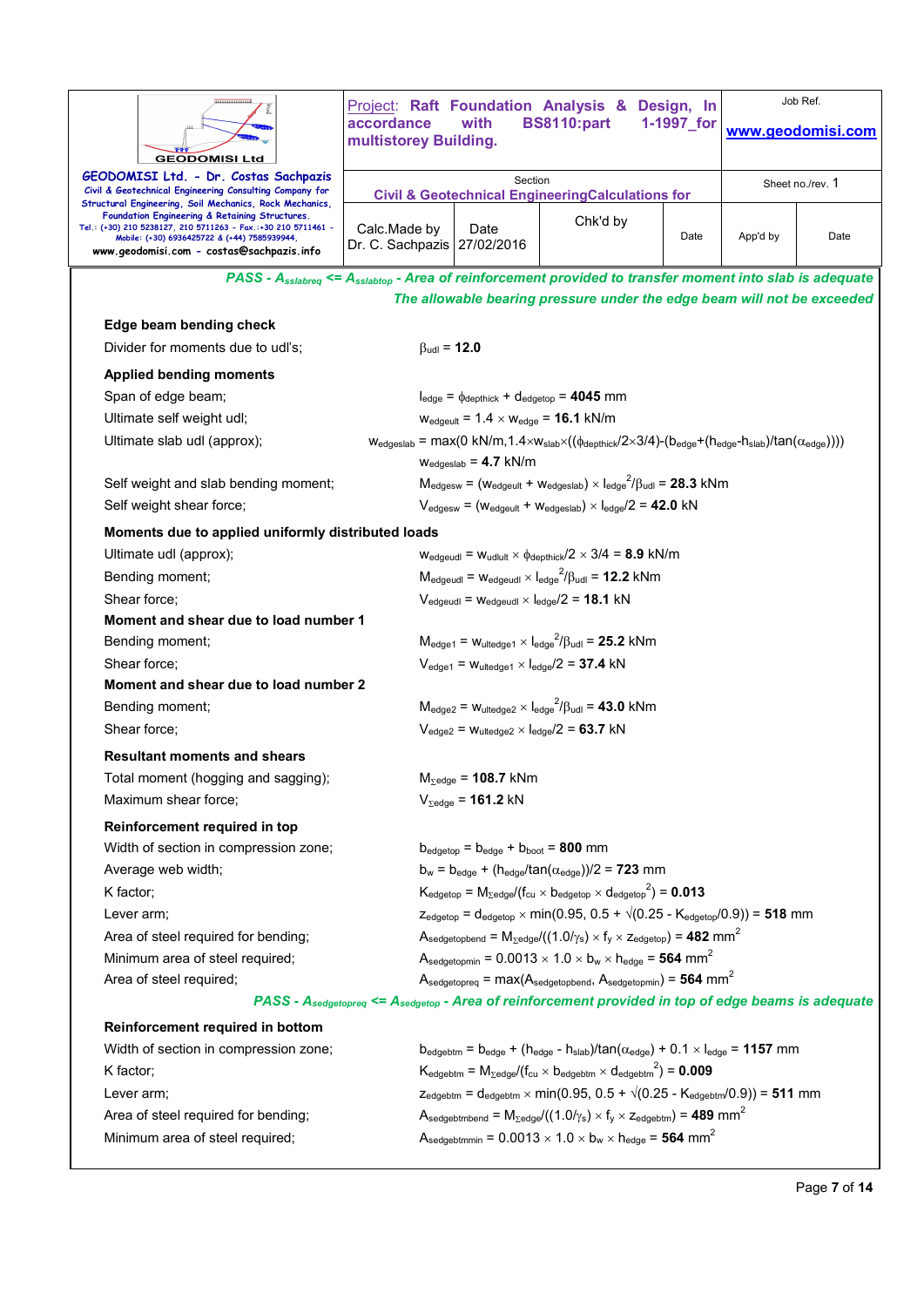| <b>GEODOMISI Ltd</b>                                                                                                                                                                                                                                                    | Project: Raft Foundation Analysis & Design, In<br><b>BS8110:part</b><br>1-1997 for<br>accordance<br>with<br>multistorey Building.                                                 | Job Ref.<br>www.geodomisi.com |  |  |  |  |  |
|-------------------------------------------------------------------------------------------------------------------------------------------------------------------------------------------------------------------------------------------------------------------------|-----------------------------------------------------------------------------------------------------------------------------------------------------------------------------------|-------------------------------|--|--|--|--|--|
| GEODOMISI Ltd. - Dr. Costas Sachpazis<br>Civil & Geotechnical Engineering Consulting Company for                                                                                                                                                                        | Section<br><b>Civil &amp; Geotechnical EngineeringCalculations for</b>                                                                                                            | Sheet no./rev. 1              |  |  |  |  |  |
| Structural Engineering, Soil Mechanics, Rock Mechanics,<br>Foundation Engineering & Retaining Structures.<br>Tel.: (+30) 210 5238127, 210 5711263 - Fax.:+30 210 5711461 -<br>Mobile: (+30) 6936425722 & (+44) 7585939944,<br>www.geodomisi.com - costas@sachpazis.info | Chk'd by<br>Calc.Made by<br>Date<br>Date<br>Dr. C. Sachpazis   27/02/2016                                                                                                         | Date<br>App'd by              |  |  |  |  |  |
| Area of steel required;                                                                                                                                                                                                                                                 | $A_{\text{sedgebtmreq}} = \max(A_{\text{sedgebtmbend}}, A_{\text{sedgebtmmin}}) = 564 \text{ mm}^2$                                                                               |                               |  |  |  |  |  |
|                                                                                                                                                                                                                                                                         | PASS - Asedgebtmreq <= Asedgebtm - Area of reinforcement provided in bottom of edge beams is adequate                                                                             |                               |  |  |  |  |  |
| Edge beam shear check                                                                                                                                                                                                                                                   |                                                                                                                                                                                   |                               |  |  |  |  |  |
| Applied shear stress;                                                                                                                                                                                                                                                   | $V_{\text{edge}} = V_{\text{edge}}/(b_w \times d_{\text{edgetop}}) = 0.409 \text{ N/mm}^2$                                                                                        |                               |  |  |  |  |  |
| Tension steel ratio;                                                                                                                                                                                                                                                    | $\rho_{edge}$ = 100 $\times$ A <sub>sedgetop</sub> /(b <sub>w</sub> $\times$ d <sub>edgetop</sub> ) = <b>0.373</b>                                                                |                               |  |  |  |  |  |
| From BS8110-1:1997 - Table 3.8                                                                                                                                                                                                                                          |                                                                                                                                                                                   |                               |  |  |  |  |  |
| Design concrete shear strength;                                                                                                                                                                                                                                         | $v_{\text{cedge}} = 0.509 \text{ N/mm}^2$<br>$v_{edge}$ <= $v_{reduce}$ + 0.4N/mm <sup>2</sup> - Therefore minimum links required                                                 |                               |  |  |  |  |  |
|                                                                                                                                                                                                                                                                         |                                                                                                                                                                                   |                               |  |  |  |  |  |
| Link area to spacing ratio required;                                                                                                                                                                                                                                    | $A_{sv}\_\text{upon}\_ \mathbf{S}_{v\text{regedge}} = 0.4 \text{N/mm}^2 \times b_w / ((1.0/\gamma_s) \times f_{vs}) = 0.665 \text{ mm}$                                           |                               |  |  |  |  |  |
| Link area to spacing ratio provided;                                                                                                                                                                                                                                    | $A_{sv}\_\text{upon}\_ \mathbf{S}_{\text{vprovedge}} = N_{\text{edgelink}} \times \pi \times \phi_{\text{edgelink}}^2 / (4 \times \mathbf{S}_{\text{vedge}}) = 0.905 \ \text{mm}$ |                               |  |  |  |  |  |
|                                                                                                                                                                                                                                                                         | PASS - A <sub>sv_</sub> upon_s <sub>vreqedge</sub> <= A <sub>sv_</sub> upon_s <sub>vprovedge</sub> - Shear reinforcement provided in edge beams is adequate                       |                               |  |  |  |  |  |
| Boot design check                                                                                                                                                                                                                                                       |                                                                                                                                                                                   |                               |  |  |  |  |  |
| Effective cantilever span;                                                                                                                                                                                                                                              | $I_{boot} = D_{boot} + d_{boot}/2 = 353$ mm                                                                                                                                       |                               |  |  |  |  |  |
| Approximate ultimate bearing pressure;                                                                                                                                                                                                                                  | $q_{ult} = 1.55 \times q_{allow} = 116.3 \text{ kN/m}^2$                                                                                                                          |                               |  |  |  |  |  |
| Cantilever moment:                                                                                                                                                                                                                                                      | $M_{boot} = q_{ult} \times I_{boot}^2/2 = 7.2$ kNm/m                                                                                                                              |                               |  |  |  |  |  |
| Shear force:                                                                                                                                                                                                                                                            | $V_{boot} = q_{ult} \times I_{boot} = 41.0$ kN/m                                                                                                                                  |                               |  |  |  |  |  |
| K factor;                                                                                                                                                                                                                                                               | $K_{boot} = M_{boot}/(f_{cu} \times d_{boot}^2) = 0.005$                                                                                                                          |                               |  |  |  |  |  |
| Lever arm;                                                                                                                                                                                                                                                              | $z_{\text{boot}} = d_{\text{boot}} \times \text{min}(0.95, 0.5 + \sqrt{(0.25 - K_{\text{boot}}/0.9)}) = 196 \text{ mm}$                                                           |                               |  |  |  |  |  |
| Area of reinforcement required;                                                                                                                                                                                                                                         | $A_{\text{sbootreq}} = M_{\text{boot}} / ((1.0/\gamma_s) \times f_{\text{yboot}} \times Z_{\text{boot}}) = 85 \text{ mm}^2/\text{m}$                                              |                               |  |  |  |  |  |
|                                                                                                                                                                                                                                                                         | PASS - Asbootreg <= Asboot - Area of reinforcement provided in boot is adequate for bending                                                                                       |                               |  |  |  |  |  |
| Applied shear stress;                                                                                                                                                                                                                                                   | $V_{boot} = V_{boot}/d_{boot} = 0.199$ N/mm <sup>2</sup>                                                                                                                          |                               |  |  |  |  |  |
| Tension steel ratio;                                                                                                                                                                                                                                                    | $p_{boot} = 100 \times A_{\text{shoot}}/d_{\text{boot}} = 0.098$                                                                                                                  |                               |  |  |  |  |  |
| From BS8110-1:1997 - Table 3.8                                                                                                                                                                                                                                          |                                                                                                                                                                                   |                               |  |  |  |  |  |
| Design concrete shear strength;                                                                                                                                                                                                                                         | $v_{\text{cboot}} = 0.384 \text{ N/mm}^2$                                                                                                                                         |                               |  |  |  |  |  |
|                                                                                                                                                                                                                                                                         | $PASS - V_{boot} \le V_{cboot}$ - Shear capacity of the boot is adequate                                                                                                          |                               |  |  |  |  |  |
| <b>Corner design checks</b>                                                                                                                                                                                                                                             |                                                                                                                                                                                   |                               |  |  |  |  |  |
| <b>Basic loading</b>                                                                                                                                                                                                                                                    |                                                                                                                                                                                   |                               |  |  |  |  |  |
| Corner load number 1                                                                                                                                                                                                                                                    |                                                                                                                                                                                   |                               |  |  |  |  |  |
| Load type;                                                                                                                                                                                                                                                              | Line load in x direction                                                                                                                                                          |                               |  |  |  |  |  |
| Dead load;                                                                                                                                                                                                                                                              | $W_{Dcorner1} = 13.2$ kN/m                                                                                                                                                        |                               |  |  |  |  |  |
| Live load;                                                                                                                                                                                                                                                              | $W_{Lcomer1} = 0.0$ kN/m                                                                                                                                                          |                               |  |  |  |  |  |
| Ultimate load;                                                                                                                                                                                                                                                          | $W_{ultoomer1} = 1.4 \times W_{Dcorner1} + 1.6 \times W_{Lcorner1} = 18.5$ kN/m                                                                                                   |                               |  |  |  |  |  |
| Centroid of load from outside face of raft;                                                                                                                                                                                                                             | $y_{\text{corner1}} = 51$ mm                                                                                                                                                      |                               |  |  |  |  |  |
| <b>Corner load number 2</b>                                                                                                                                                                                                                                             |                                                                                                                                                                                   |                               |  |  |  |  |  |
| Load type;                                                                                                                                                                                                                                                              | Line load in x direction                                                                                                                                                          |                               |  |  |  |  |  |
| Dead load;                                                                                                                                                                                                                                                              | $W_{Dcorner2} = 16.1$ kN/m                                                                                                                                                        |                               |  |  |  |  |  |
| Live load;                                                                                                                                                                                                                                                              | $W_{Lcomer2} = 5.6$ kN/m                                                                                                                                                          |                               |  |  |  |  |  |
| Ultimate load;                                                                                                                                                                                                                                                          | $W_{ultoomer2}$ = 1.4 $\times$ W <sub>Dcomer2</sub> + 1.6 $\times$ W <sub>Lcomer2</sub> = <b>31.5</b> kN/m                                                                        |                               |  |  |  |  |  |
| Centroid of load from outside face of raft;                                                                                                                                                                                                                             | $y_{\text{corner2}} = 230$ mm                                                                                                                                                     |                               |  |  |  |  |  |
| <b>Corner load number 3</b>                                                                                                                                                                                                                                             |                                                                                                                                                                                   |                               |  |  |  |  |  |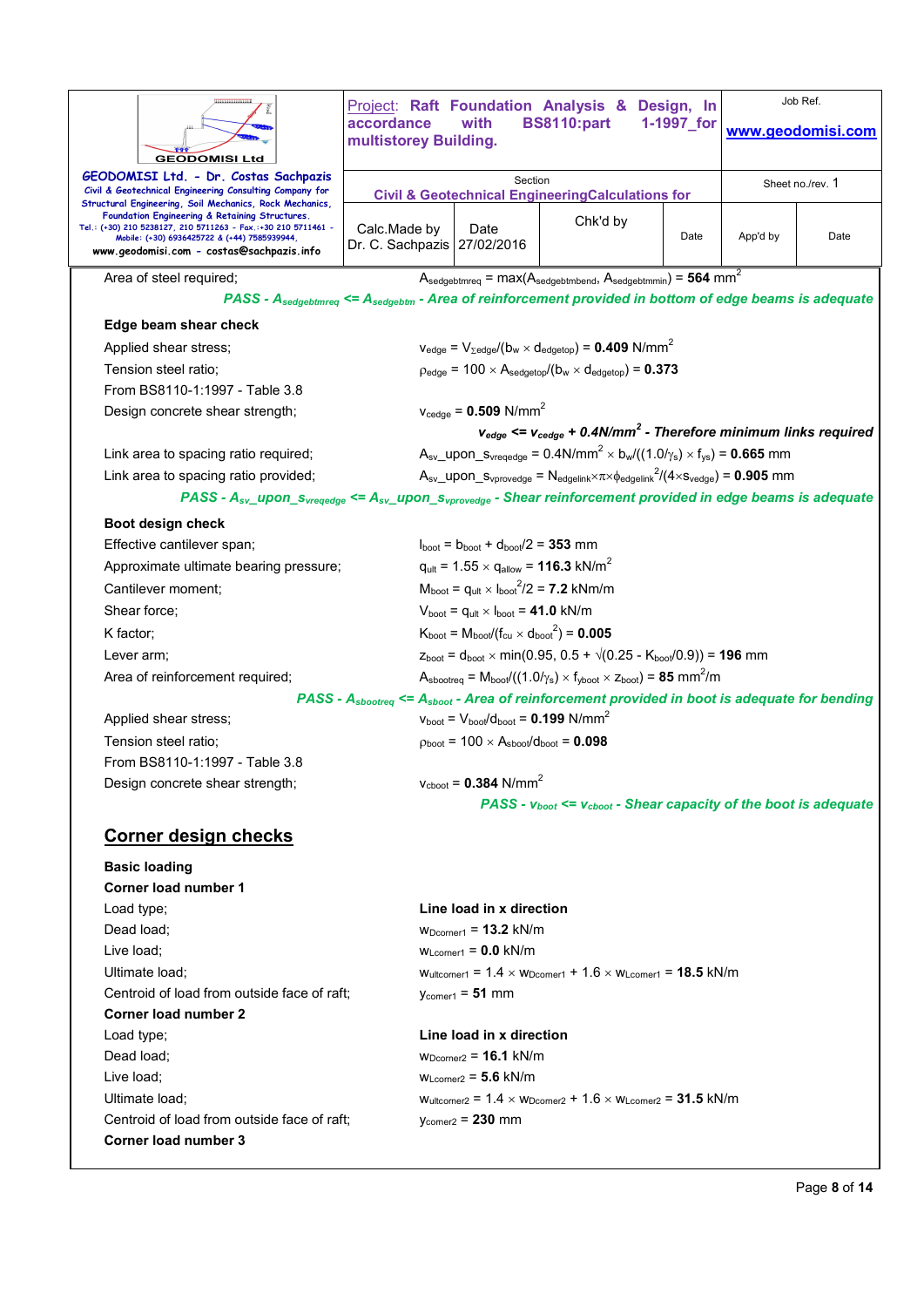| GEODOMISI Ltd. - Dr. Costas Sachpazis<br>Section<br>Sheet no./rev. 1<br>Civil & Geotechnical Engineering Consulting Company for<br><b>Civil &amp; Geotechnical EngineeringCalculations for</b><br>Structural Engineering, Soil Mechanics, Rock Mechanics,<br>Foundation Engineering & Retaining Structures.<br>Chk'd by<br>Tel.: (+30) 210 5238127, 210 5711263 - Fax.:+30 210 5711461 -<br>Calc.Made by<br>Date<br>Date<br>App'd by<br>Date<br>Mobile: (+30) 6936425722 & (+44) 7585939944,<br>Dr. C. Sachpazis   27/02/2016<br>www.geodomisi.com - costas@sachpazis.info<br>Line load in y direction<br>Load type;<br>Dead load;<br>$W_{\text{Dcorner3}} = 14.3 \text{ kN/m}$<br>Live load:<br>$W_{Lconer3} = 0.0$ kN/m<br>Ultimate load:<br>$W_{ultoomerg}$ = 1.4 $\times$ W <sub>Dcorner</sub> <sub>3</sub> + 1.6 $\times$ W <sub>Lcorner</sub> <sub>3</sub> = 20.0 kN/m<br>Centroid of load from outside face of raft;<br>$x_{\text{corner}} = 51 \text{ mm}$<br>Corner load number 4<br>Line load in y direction<br>Load type;<br>Dead load;<br>$W_{Dcorner4} = 11.7$ kN/m<br>Live load;<br>$WL$ comer <sub>4</sub> = $0.0$ kN/m<br>Ultimate load;<br>$W_{ultoomera}$ = 1.4 $\times$ $W_{Dcomera}$ + 1.6 $\times$ $W_{Lcomera}$ = 16.4 kN/m<br>Centroid of load from outside face of raft:<br>$x_{\text{corner4}} = 230$ mm<br>Corner load number 5<br>Line load in y direction<br>Load type;<br>Dead load;<br>$W_{Dcorner5} = 15.0$ kN/m<br>Live load:<br>$W_{Lcomers} = 0.0$ kN/m<br>$W_{ultoomers}$ = 1.4 $\times$ W <sub>Dcorner5</sub> + 1.6 $\times$ W <sub>Lcorner5</sub> = 21.0 kN/m<br>Ultimate load;<br>Centroid of load from outside face of raft;<br>$x_{\text{corner}5} = 230$ mm<br>Corner bearing pressure check<br>Total uniform load at formation level;<br>$W_{\text{udlcorner}} = W_{\text{Dudl}} + W_{\text{Ludl}} + W_{\text{edge}} / B_{\text{bearing}} + W_{\text{hcorethick}} = 16.0 \text{ kN/m}^2$<br>$q_{\text{netcomer}} = q_{\text{allow}} - w_{\text{udlcomer}} = 59.0 \text{ kN/m}^2$<br>Net bearing press avail to resist line/point loads;<br><b>Total line/point loads</b><br>Total unfactored line load in x direction;<br>$W_{\Sigma \text{linear}} = 34.9 \text{ kN/m}$<br>Total ultimate line load in x direction:<br>$W_{\Sigma}$ ultlinex =50.0 kN/m<br>Total unfactored line load in y direction;<br>$WΣliney = 41.0$ kN/m<br>Total ultimate line load in y direction;<br>$W_{\Sigma}$ ultliney = 57.4 kN/m<br>$w_{\Sigma \text{point}} = 0.0 \text{ kN}$<br>Total unfactored point load;<br>Total ultimate point load;<br>$W_{\Sigma}$ ultpoint = 0.0 kN<br>$p_{\text{corner}} = [w_{\text{2linex}} + w_{\text{2liney}} + \sqrt{((w_{\text{2linex}} + w_{\text{2liney}})^2 + 4 \times q_{\text{netcorner}} \times w_{\text{2point}})}]/(2 \times q_{\text{netcorner}})$<br>Length of side of sq regd to resist line/point loads;<br>$p_{corner} = 1286$ mm<br>Bending moment about x-axis due to load/reaction eccentricity<br>Moment due to load 1 (x line);<br>$M_{x1}$ = max(0 kNm, $W_{ultoomer1} \times p_{corner} \times (p_{corner}/2 - y_{corner1}))$ = 14.1 kNm<br>Moment due to load 2 (x line);<br>$M_{x2}$ = max(0 kNm, $W_{ultoomer2}$ $\times$ $p_{corner}$ $\times$ ( $p_{corner}/2$ - $y_{corner2})$ ) = 16.7 kNm<br>$M_{\Sigma X}$ = 30.8 kNm<br>Total moment about x axis;<br>Bending moment about y-axis due to load/reaction eccentricity<br>Moment due to load 3 (y line);<br>$M_{y3}$ = max(0 kNm, $W_{ultoomera} \times p_{corner} \times (p_{corner}/2 - x_{corner})$ ) = 15.2 kNm<br>Moment due to load 4 (y line);<br>$M_{y4}$ = max(0 kNm, $W_{ultoomera} \times p_{corner} \times (p_{corner}/2 - x_{corner})$ ) = 8.7 kNm<br>$M_{y5}$ = max(0 kNm, $W_{ultoomers} \times p_{corner} \times (p_{corner}/2 - x_{corner5})$ ) = 11.1 kNm<br>Moment due to load 5 (y line);<br>$M_{\Sigma V}$ = 35.1 kNm<br>Total moment about y axis;<br>Check top reinforcement in edge beams for load/reaction eccentric moment | <b>GEODOMISI Ltd</b>                          | accordance | Job Ref.<br><b>Project: Raft Foundation Analysis &amp; Design, In</b><br>with<br><b>BS8110:part</b><br>1-1997 for<br>www.geodomisi.com<br>multistorey Building. |  |  |  |  |  |  |  |  |
|---------------------------------------------------------------------------------------------------------------------------------------------------------------------------------------------------------------------------------------------------------------------------------------------------------------------------------------------------------------------------------------------------------------------------------------------------------------------------------------------------------------------------------------------------------------------------------------------------------------------------------------------------------------------------------------------------------------------------------------------------------------------------------------------------------------------------------------------------------------------------------------------------------------------------------------------------------------------------------------------------------------------------------------------------------------------------------------------------------------------------------------------------------------------------------------------------------------------------------------------------------------------------------------------------------------------------------------------------------------------------------------------------------------------------------------------------------------------------------------------------------------------------------------------------------------------------------------------------------------------------------------------------------------------------------------------------------------------------------------------------------------------------------------------------------------------------------------------------------------------------------------------------------------------------------------------------------------------------------------------------------------------------------------------------------------------------------------------------------------------------------------------------------------------------------------------------------------------------------------------------------------------------------------------------------------------------------------------------------------------------------------------------------------------------------------------------------------------------------------------------------------------------------------------------------------------------------------------------------------------------------------------------------------------------------------------------------------------------------------------------------------------------------------------------------------------------------------------------------------------------------------------------------------------------------------------------------------------------------------------------------------------------------------------------------------------------------------------------------------------------------------------------------------------------------------------------------------------------------------------------------------------------------------------------------------------------------------------------------------------------------------------------------------------------------------------------------------------------------------------------------------------------------------------------------------------------------------------------------------------------------------------------------------------------------------------------------------------------------------------------------------------------------------------------------------------------------------------------------------------------------------------------------------------------------------------------------------------------------------------|-----------------------------------------------|------------|-----------------------------------------------------------------------------------------------------------------------------------------------------------------|--|--|--|--|--|--|--|--|
|                                                                                                                                                                                                                                                                                                                                                                                                                                                                                                                                                                                                                                                                                                                                                                                                                                                                                                                                                                                                                                                                                                                                                                                                                                                                                                                                                                                                                                                                                                                                                                                                                                                                                                                                                                                                                                                                                                                                                                                                                                                                                                                                                                                                                                                                                                                                                                                                                                                                                                                                                                                                                                                                                                                                                                                                                                                                                                                                                                                                                                                                                                                                                                                                                                                                                                                                                                                                                                                                                                                                                                                                                                                                                                                                                                                                                                                                                                                                                                                             |                                               |            |                                                                                                                                                                 |  |  |  |  |  |  |  |  |
|                                                                                                                                                                                                                                                                                                                                                                                                                                                                                                                                                                                                                                                                                                                                                                                                                                                                                                                                                                                                                                                                                                                                                                                                                                                                                                                                                                                                                                                                                                                                                                                                                                                                                                                                                                                                                                                                                                                                                                                                                                                                                                                                                                                                                                                                                                                                                                                                                                                                                                                                                                                                                                                                                                                                                                                                                                                                                                                                                                                                                                                                                                                                                                                                                                                                                                                                                                                                                                                                                                                                                                                                                                                                                                                                                                                                                                                                                                                                                                                             |                                               |            |                                                                                                                                                                 |  |  |  |  |  |  |  |  |
|                                                                                                                                                                                                                                                                                                                                                                                                                                                                                                                                                                                                                                                                                                                                                                                                                                                                                                                                                                                                                                                                                                                                                                                                                                                                                                                                                                                                                                                                                                                                                                                                                                                                                                                                                                                                                                                                                                                                                                                                                                                                                                                                                                                                                                                                                                                                                                                                                                                                                                                                                                                                                                                                                                                                                                                                                                                                                                                                                                                                                                                                                                                                                                                                                                                                                                                                                                                                                                                                                                                                                                                                                                                                                                                                                                                                                                                                                                                                                                                             |                                               |            |                                                                                                                                                                 |  |  |  |  |  |  |  |  |
|                                                                                                                                                                                                                                                                                                                                                                                                                                                                                                                                                                                                                                                                                                                                                                                                                                                                                                                                                                                                                                                                                                                                                                                                                                                                                                                                                                                                                                                                                                                                                                                                                                                                                                                                                                                                                                                                                                                                                                                                                                                                                                                                                                                                                                                                                                                                                                                                                                                                                                                                                                                                                                                                                                                                                                                                                                                                                                                                                                                                                                                                                                                                                                                                                                                                                                                                                                                                                                                                                                                                                                                                                                                                                                                                                                                                                                                                                                                                                                                             |                                               |            |                                                                                                                                                                 |  |  |  |  |  |  |  |  |
|                                                                                                                                                                                                                                                                                                                                                                                                                                                                                                                                                                                                                                                                                                                                                                                                                                                                                                                                                                                                                                                                                                                                                                                                                                                                                                                                                                                                                                                                                                                                                                                                                                                                                                                                                                                                                                                                                                                                                                                                                                                                                                                                                                                                                                                                                                                                                                                                                                                                                                                                                                                                                                                                                                                                                                                                                                                                                                                                                                                                                                                                                                                                                                                                                                                                                                                                                                                                                                                                                                                                                                                                                                                                                                                                                                                                                                                                                                                                                                                             |                                               |            |                                                                                                                                                                 |  |  |  |  |  |  |  |  |
|                                                                                                                                                                                                                                                                                                                                                                                                                                                                                                                                                                                                                                                                                                                                                                                                                                                                                                                                                                                                                                                                                                                                                                                                                                                                                                                                                                                                                                                                                                                                                                                                                                                                                                                                                                                                                                                                                                                                                                                                                                                                                                                                                                                                                                                                                                                                                                                                                                                                                                                                                                                                                                                                                                                                                                                                                                                                                                                                                                                                                                                                                                                                                                                                                                                                                                                                                                                                                                                                                                                                                                                                                                                                                                                                                                                                                                                                                                                                                                                             |                                               |            |                                                                                                                                                                 |  |  |  |  |  |  |  |  |
|                                                                                                                                                                                                                                                                                                                                                                                                                                                                                                                                                                                                                                                                                                                                                                                                                                                                                                                                                                                                                                                                                                                                                                                                                                                                                                                                                                                                                                                                                                                                                                                                                                                                                                                                                                                                                                                                                                                                                                                                                                                                                                                                                                                                                                                                                                                                                                                                                                                                                                                                                                                                                                                                                                                                                                                                                                                                                                                                                                                                                                                                                                                                                                                                                                                                                                                                                                                                                                                                                                                                                                                                                                                                                                                                                                                                                                                                                                                                                                                             |                                               |            |                                                                                                                                                                 |  |  |  |  |  |  |  |  |
|                                                                                                                                                                                                                                                                                                                                                                                                                                                                                                                                                                                                                                                                                                                                                                                                                                                                                                                                                                                                                                                                                                                                                                                                                                                                                                                                                                                                                                                                                                                                                                                                                                                                                                                                                                                                                                                                                                                                                                                                                                                                                                                                                                                                                                                                                                                                                                                                                                                                                                                                                                                                                                                                                                                                                                                                                                                                                                                                                                                                                                                                                                                                                                                                                                                                                                                                                                                                                                                                                                                                                                                                                                                                                                                                                                                                                                                                                                                                                                                             |                                               |            |                                                                                                                                                                 |  |  |  |  |  |  |  |  |
|                                                                                                                                                                                                                                                                                                                                                                                                                                                                                                                                                                                                                                                                                                                                                                                                                                                                                                                                                                                                                                                                                                                                                                                                                                                                                                                                                                                                                                                                                                                                                                                                                                                                                                                                                                                                                                                                                                                                                                                                                                                                                                                                                                                                                                                                                                                                                                                                                                                                                                                                                                                                                                                                                                                                                                                                                                                                                                                                                                                                                                                                                                                                                                                                                                                                                                                                                                                                                                                                                                                                                                                                                                                                                                                                                                                                                                                                                                                                                                                             |                                               |            |                                                                                                                                                                 |  |  |  |  |  |  |  |  |
|                                                                                                                                                                                                                                                                                                                                                                                                                                                                                                                                                                                                                                                                                                                                                                                                                                                                                                                                                                                                                                                                                                                                                                                                                                                                                                                                                                                                                                                                                                                                                                                                                                                                                                                                                                                                                                                                                                                                                                                                                                                                                                                                                                                                                                                                                                                                                                                                                                                                                                                                                                                                                                                                                                                                                                                                                                                                                                                                                                                                                                                                                                                                                                                                                                                                                                                                                                                                                                                                                                                                                                                                                                                                                                                                                                                                                                                                                                                                                                                             |                                               |            |                                                                                                                                                                 |  |  |  |  |  |  |  |  |
|                                                                                                                                                                                                                                                                                                                                                                                                                                                                                                                                                                                                                                                                                                                                                                                                                                                                                                                                                                                                                                                                                                                                                                                                                                                                                                                                                                                                                                                                                                                                                                                                                                                                                                                                                                                                                                                                                                                                                                                                                                                                                                                                                                                                                                                                                                                                                                                                                                                                                                                                                                                                                                                                                                                                                                                                                                                                                                                                                                                                                                                                                                                                                                                                                                                                                                                                                                                                                                                                                                                                                                                                                                                                                                                                                                                                                                                                                                                                                                                             |                                               |            |                                                                                                                                                                 |  |  |  |  |  |  |  |  |
|                                                                                                                                                                                                                                                                                                                                                                                                                                                                                                                                                                                                                                                                                                                                                                                                                                                                                                                                                                                                                                                                                                                                                                                                                                                                                                                                                                                                                                                                                                                                                                                                                                                                                                                                                                                                                                                                                                                                                                                                                                                                                                                                                                                                                                                                                                                                                                                                                                                                                                                                                                                                                                                                                                                                                                                                                                                                                                                                                                                                                                                                                                                                                                                                                                                                                                                                                                                                                                                                                                                                                                                                                                                                                                                                                                                                                                                                                                                                                                                             |                                               |            |                                                                                                                                                                 |  |  |  |  |  |  |  |  |
|                                                                                                                                                                                                                                                                                                                                                                                                                                                                                                                                                                                                                                                                                                                                                                                                                                                                                                                                                                                                                                                                                                                                                                                                                                                                                                                                                                                                                                                                                                                                                                                                                                                                                                                                                                                                                                                                                                                                                                                                                                                                                                                                                                                                                                                                                                                                                                                                                                                                                                                                                                                                                                                                                                                                                                                                                                                                                                                                                                                                                                                                                                                                                                                                                                                                                                                                                                                                                                                                                                                                                                                                                                                                                                                                                                                                                                                                                                                                                                                             |                                               |            |                                                                                                                                                                 |  |  |  |  |  |  |  |  |
|                                                                                                                                                                                                                                                                                                                                                                                                                                                                                                                                                                                                                                                                                                                                                                                                                                                                                                                                                                                                                                                                                                                                                                                                                                                                                                                                                                                                                                                                                                                                                                                                                                                                                                                                                                                                                                                                                                                                                                                                                                                                                                                                                                                                                                                                                                                                                                                                                                                                                                                                                                                                                                                                                                                                                                                                                                                                                                                                                                                                                                                                                                                                                                                                                                                                                                                                                                                                                                                                                                                                                                                                                                                                                                                                                                                                                                                                                                                                                                                             |                                               |            |                                                                                                                                                                 |  |  |  |  |  |  |  |  |
|                                                                                                                                                                                                                                                                                                                                                                                                                                                                                                                                                                                                                                                                                                                                                                                                                                                                                                                                                                                                                                                                                                                                                                                                                                                                                                                                                                                                                                                                                                                                                                                                                                                                                                                                                                                                                                                                                                                                                                                                                                                                                                                                                                                                                                                                                                                                                                                                                                                                                                                                                                                                                                                                                                                                                                                                                                                                                                                                                                                                                                                                                                                                                                                                                                                                                                                                                                                                                                                                                                                                                                                                                                                                                                                                                                                                                                                                                                                                                                                             |                                               |            |                                                                                                                                                                 |  |  |  |  |  |  |  |  |
|                                                                                                                                                                                                                                                                                                                                                                                                                                                                                                                                                                                                                                                                                                                                                                                                                                                                                                                                                                                                                                                                                                                                                                                                                                                                                                                                                                                                                                                                                                                                                                                                                                                                                                                                                                                                                                                                                                                                                                                                                                                                                                                                                                                                                                                                                                                                                                                                                                                                                                                                                                                                                                                                                                                                                                                                                                                                                                                                                                                                                                                                                                                                                                                                                                                                                                                                                                                                                                                                                                                                                                                                                                                                                                                                                                                                                                                                                                                                                                                             |                                               |            |                                                                                                                                                                 |  |  |  |  |  |  |  |  |
|                                                                                                                                                                                                                                                                                                                                                                                                                                                                                                                                                                                                                                                                                                                                                                                                                                                                                                                                                                                                                                                                                                                                                                                                                                                                                                                                                                                                                                                                                                                                                                                                                                                                                                                                                                                                                                                                                                                                                                                                                                                                                                                                                                                                                                                                                                                                                                                                                                                                                                                                                                                                                                                                                                                                                                                                                                                                                                                                                                                                                                                                                                                                                                                                                                                                                                                                                                                                                                                                                                                                                                                                                                                                                                                                                                                                                                                                                                                                                                                             |                                               |            |                                                                                                                                                                 |  |  |  |  |  |  |  |  |
|                                                                                                                                                                                                                                                                                                                                                                                                                                                                                                                                                                                                                                                                                                                                                                                                                                                                                                                                                                                                                                                                                                                                                                                                                                                                                                                                                                                                                                                                                                                                                                                                                                                                                                                                                                                                                                                                                                                                                                                                                                                                                                                                                                                                                                                                                                                                                                                                                                                                                                                                                                                                                                                                                                                                                                                                                                                                                                                                                                                                                                                                                                                                                                                                                                                                                                                                                                                                                                                                                                                                                                                                                                                                                                                                                                                                                                                                                                                                                                                             |                                               |            |                                                                                                                                                                 |  |  |  |  |  |  |  |  |
|                                                                                                                                                                                                                                                                                                                                                                                                                                                                                                                                                                                                                                                                                                                                                                                                                                                                                                                                                                                                                                                                                                                                                                                                                                                                                                                                                                                                                                                                                                                                                                                                                                                                                                                                                                                                                                                                                                                                                                                                                                                                                                                                                                                                                                                                                                                                                                                                                                                                                                                                                                                                                                                                                                                                                                                                                                                                                                                                                                                                                                                                                                                                                                                                                                                                                                                                                                                                                                                                                                                                                                                                                                                                                                                                                                                                                                                                                                                                                                                             |                                               |            |                                                                                                                                                                 |  |  |  |  |  |  |  |  |
|                                                                                                                                                                                                                                                                                                                                                                                                                                                                                                                                                                                                                                                                                                                                                                                                                                                                                                                                                                                                                                                                                                                                                                                                                                                                                                                                                                                                                                                                                                                                                                                                                                                                                                                                                                                                                                                                                                                                                                                                                                                                                                                                                                                                                                                                                                                                                                                                                                                                                                                                                                                                                                                                                                                                                                                                                                                                                                                                                                                                                                                                                                                                                                                                                                                                                                                                                                                                                                                                                                                                                                                                                                                                                                                                                                                                                                                                                                                                                                                             |                                               |            |                                                                                                                                                                 |  |  |  |  |  |  |  |  |
|                                                                                                                                                                                                                                                                                                                                                                                                                                                                                                                                                                                                                                                                                                                                                                                                                                                                                                                                                                                                                                                                                                                                                                                                                                                                                                                                                                                                                                                                                                                                                                                                                                                                                                                                                                                                                                                                                                                                                                                                                                                                                                                                                                                                                                                                                                                                                                                                                                                                                                                                                                                                                                                                                                                                                                                                                                                                                                                                                                                                                                                                                                                                                                                                                                                                                                                                                                                                                                                                                                                                                                                                                                                                                                                                                                                                                                                                                                                                                                                             |                                               |            |                                                                                                                                                                 |  |  |  |  |  |  |  |  |
|                                                                                                                                                                                                                                                                                                                                                                                                                                                                                                                                                                                                                                                                                                                                                                                                                                                                                                                                                                                                                                                                                                                                                                                                                                                                                                                                                                                                                                                                                                                                                                                                                                                                                                                                                                                                                                                                                                                                                                                                                                                                                                                                                                                                                                                                                                                                                                                                                                                                                                                                                                                                                                                                                                                                                                                                                                                                                                                                                                                                                                                                                                                                                                                                                                                                                                                                                                                                                                                                                                                                                                                                                                                                                                                                                                                                                                                                                                                                                                                             |                                               |            |                                                                                                                                                                 |  |  |  |  |  |  |  |  |
|                                                                                                                                                                                                                                                                                                                                                                                                                                                                                                                                                                                                                                                                                                                                                                                                                                                                                                                                                                                                                                                                                                                                                                                                                                                                                                                                                                                                                                                                                                                                                                                                                                                                                                                                                                                                                                                                                                                                                                                                                                                                                                                                                                                                                                                                                                                                                                                                                                                                                                                                                                                                                                                                                                                                                                                                                                                                                                                                                                                                                                                                                                                                                                                                                                                                                                                                                                                                                                                                                                                                                                                                                                                                                                                                                                                                                                                                                                                                                                                             |                                               |            |                                                                                                                                                                 |  |  |  |  |  |  |  |  |
|                                                                                                                                                                                                                                                                                                                                                                                                                                                                                                                                                                                                                                                                                                                                                                                                                                                                                                                                                                                                                                                                                                                                                                                                                                                                                                                                                                                                                                                                                                                                                                                                                                                                                                                                                                                                                                                                                                                                                                                                                                                                                                                                                                                                                                                                                                                                                                                                                                                                                                                                                                                                                                                                                                                                                                                                                                                                                                                                                                                                                                                                                                                                                                                                                                                                                                                                                                                                                                                                                                                                                                                                                                                                                                                                                                                                                                                                                                                                                                                             |                                               |            |                                                                                                                                                                 |  |  |  |  |  |  |  |  |
|                                                                                                                                                                                                                                                                                                                                                                                                                                                                                                                                                                                                                                                                                                                                                                                                                                                                                                                                                                                                                                                                                                                                                                                                                                                                                                                                                                                                                                                                                                                                                                                                                                                                                                                                                                                                                                                                                                                                                                                                                                                                                                                                                                                                                                                                                                                                                                                                                                                                                                                                                                                                                                                                                                                                                                                                                                                                                                                                                                                                                                                                                                                                                                                                                                                                                                                                                                                                                                                                                                                                                                                                                                                                                                                                                                                                                                                                                                                                                                                             |                                               |            |                                                                                                                                                                 |  |  |  |  |  |  |  |  |
|                                                                                                                                                                                                                                                                                                                                                                                                                                                                                                                                                                                                                                                                                                                                                                                                                                                                                                                                                                                                                                                                                                                                                                                                                                                                                                                                                                                                                                                                                                                                                                                                                                                                                                                                                                                                                                                                                                                                                                                                                                                                                                                                                                                                                                                                                                                                                                                                                                                                                                                                                                                                                                                                                                                                                                                                                                                                                                                                                                                                                                                                                                                                                                                                                                                                                                                                                                                                                                                                                                                                                                                                                                                                                                                                                                                                                                                                                                                                                                                             |                                               |            |                                                                                                                                                                 |  |  |  |  |  |  |  |  |
|                                                                                                                                                                                                                                                                                                                                                                                                                                                                                                                                                                                                                                                                                                                                                                                                                                                                                                                                                                                                                                                                                                                                                                                                                                                                                                                                                                                                                                                                                                                                                                                                                                                                                                                                                                                                                                                                                                                                                                                                                                                                                                                                                                                                                                                                                                                                                                                                                                                                                                                                                                                                                                                                                                                                                                                                                                                                                                                                                                                                                                                                                                                                                                                                                                                                                                                                                                                                                                                                                                                                                                                                                                                                                                                                                                                                                                                                                                                                                                                             |                                               |            |                                                                                                                                                                 |  |  |  |  |  |  |  |  |
|                                                                                                                                                                                                                                                                                                                                                                                                                                                                                                                                                                                                                                                                                                                                                                                                                                                                                                                                                                                                                                                                                                                                                                                                                                                                                                                                                                                                                                                                                                                                                                                                                                                                                                                                                                                                                                                                                                                                                                                                                                                                                                                                                                                                                                                                                                                                                                                                                                                                                                                                                                                                                                                                                                                                                                                                                                                                                                                                                                                                                                                                                                                                                                                                                                                                                                                                                                                                                                                                                                                                                                                                                                                                                                                                                                                                                                                                                                                                                                                             |                                               |            |                                                                                                                                                                 |  |  |  |  |  |  |  |  |
|                                                                                                                                                                                                                                                                                                                                                                                                                                                                                                                                                                                                                                                                                                                                                                                                                                                                                                                                                                                                                                                                                                                                                                                                                                                                                                                                                                                                                                                                                                                                                                                                                                                                                                                                                                                                                                                                                                                                                                                                                                                                                                                                                                                                                                                                                                                                                                                                                                                                                                                                                                                                                                                                                                                                                                                                                                                                                                                                                                                                                                                                                                                                                                                                                                                                                                                                                                                                                                                                                                                                                                                                                                                                                                                                                                                                                                                                                                                                                                                             |                                               |            |                                                                                                                                                                 |  |  |  |  |  |  |  |  |
|                                                                                                                                                                                                                                                                                                                                                                                                                                                                                                                                                                                                                                                                                                                                                                                                                                                                                                                                                                                                                                                                                                                                                                                                                                                                                                                                                                                                                                                                                                                                                                                                                                                                                                                                                                                                                                                                                                                                                                                                                                                                                                                                                                                                                                                                                                                                                                                                                                                                                                                                                                                                                                                                                                                                                                                                                                                                                                                                                                                                                                                                                                                                                                                                                                                                                                                                                                                                                                                                                                                                                                                                                                                                                                                                                                                                                                                                                                                                                                                             |                                               |            |                                                                                                                                                                 |  |  |  |  |  |  |  |  |
|                                                                                                                                                                                                                                                                                                                                                                                                                                                                                                                                                                                                                                                                                                                                                                                                                                                                                                                                                                                                                                                                                                                                                                                                                                                                                                                                                                                                                                                                                                                                                                                                                                                                                                                                                                                                                                                                                                                                                                                                                                                                                                                                                                                                                                                                                                                                                                                                                                                                                                                                                                                                                                                                                                                                                                                                                                                                                                                                                                                                                                                                                                                                                                                                                                                                                                                                                                                                                                                                                                                                                                                                                                                                                                                                                                                                                                                                                                                                                                                             |                                               |            |                                                                                                                                                                 |  |  |  |  |  |  |  |  |
|                                                                                                                                                                                                                                                                                                                                                                                                                                                                                                                                                                                                                                                                                                                                                                                                                                                                                                                                                                                                                                                                                                                                                                                                                                                                                                                                                                                                                                                                                                                                                                                                                                                                                                                                                                                                                                                                                                                                                                                                                                                                                                                                                                                                                                                                                                                                                                                                                                                                                                                                                                                                                                                                                                                                                                                                                                                                                                                                                                                                                                                                                                                                                                                                                                                                                                                                                                                                                                                                                                                                                                                                                                                                                                                                                                                                                                                                                                                                                                                             |                                               |            |                                                                                                                                                                 |  |  |  |  |  |  |  |  |
|                                                                                                                                                                                                                                                                                                                                                                                                                                                                                                                                                                                                                                                                                                                                                                                                                                                                                                                                                                                                                                                                                                                                                                                                                                                                                                                                                                                                                                                                                                                                                                                                                                                                                                                                                                                                                                                                                                                                                                                                                                                                                                                                                                                                                                                                                                                                                                                                                                                                                                                                                                                                                                                                                                                                                                                                                                                                                                                                                                                                                                                                                                                                                                                                                                                                                                                                                                                                                                                                                                                                                                                                                                                                                                                                                                                                                                                                                                                                                                                             |                                               |            |                                                                                                                                                                 |  |  |  |  |  |  |  |  |
|                                                                                                                                                                                                                                                                                                                                                                                                                                                                                                                                                                                                                                                                                                                                                                                                                                                                                                                                                                                                                                                                                                                                                                                                                                                                                                                                                                                                                                                                                                                                                                                                                                                                                                                                                                                                                                                                                                                                                                                                                                                                                                                                                                                                                                                                                                                                                                                                                                                                                                                                                                                                                                                                                                                                                                                                                                                                                                                                                                                                                                                                                                                                                                                                                                                                                                                                                                                                                                                                                                                                                                                                                                                                                                                                                                                                                                                                                                                                                                                             |                                               |            |                                                                                                                                                                 |  |  |  |  |  |  |  |  |
|                                                                                                                                                                                                                                                                                                                                                                                                                                                                                                                                                                                                                                                                                                                                                                                                                                                                                                                                                                                                                                                                                                                                                                                                                                                                                                                                                                                                                                                                                                                                                                                                                                                                                                                                                                                                                                                                                                                                                                                                                                                                                                                                                                                                                                                                                                                                                                                                                                                                                                                                                                                                                                                                                                                                                                                                                                                                                                                                                                                                                                                                                                                                                                                                                                                                                                                                                                                                                                                                                                                                                                                                                                                                                                                                                                                                                                                                                                                                                                                             |                                               |            |                                                                                                                                                                 |  |  |  |  |  |  |  |  |
|                                                                                                                                                                                                                                                                                                                                                                                                                                                                                                                                                                                                                                                                                                                                                                                                                                                                                                                                                                                                                                                                                                                                                                                                                                                                                                                                                                                                                                                                                                                                                                                                                                                                                                                                                                                                                                                                                                                                                                                                                                                                                                                                                                                                                                                                                                                                                                                                                                                                                                                                                                                                                                                                                                                                                                                                                                                                                                                                                                                                                                                                                                                                                                                                                                                                                                                                                                                                                                                                                                                                                                                                                                                                                                                                                                                                                                                                                                                                                                                             |                                               |            |                                                                                                                                                                 |  |  |  |  |  |  |  |  |
|                                                                                                                                                                                                                                                                                                                                                                                                                                                                                                                                                                                                                                                                                                                                                                                                                                                                                                                                                                                                                                                                                                                                                                                                                                                                                                                                                                                                                                                                                                                                                                                                                                                                                                                                                                                                                                                                                                                                                                                                                                                                                                                                                                                                                                                                                                                                                                                                                                                                                                                                                                                                                                                                                                                                                                                                                                                                                                                                                                                                                                                                                                                                                                                                                                                                                                                                                                                                                                                                                                                                                                                                                                                                                                                                                                                                                                                                                                                                                                                             |                                               |            |                                                                                                                                                                 |  |  |  |  |  |  |  |  |
|                                                                                                                                                                                                                                                                                                                                                                                                                                                                                                                                                                                                                                                                                                                                                                                                                                                                                                                                                                                                                                                                                                                                                                                                                                                                                                                                                                                                                                                                                                                                                                                                                                                                                                                                                                                                                                                                                                                                                                                                                                                                                                                                                                                                                                                                                                                                                                                                                                                                                                                                                                                                                                                                                                                                                                                                                                                                                                                                                                                                                                                                                                                                                                                                                                                                                                                                                                                                                                                                                                                                                                                                                                                                                                                                                                                                                                                                                                                                                                                             |                                               |            |                                                                                                                                                                 |  |  |  |  |  |  |  |  |
|                                                                                                                                                                                                                                                                                                                                                                                                                                                                                                                                                                                                                                                                                                                                                                                                                                                                                                                                                                                                                                                                                                                                                                                                                                                                                                                                                                                                                                                                                                                                                                                                                                                                                                                                                                                                                                                                                                                                                                                                                                                                                                                                                                                                                                                                                                                                                                                                                                                                                                                                                                                                                                                                                                                                                                                                                                                                                                                                                                                                                                                                                                                                                                                                                                                                                                                                                                                                                                                                                                                                                                                                                                                                                                                                                                                                                                                                                                                                                                                             |                                               |            |                                                                                                                                                                 |  |  |  |  |  |  |  |  |
|                                                                                                                                                                                                                                                                                                                                                                                                                                                                                                                                                                                                                                                                                                                                                                                                                                                                                                                                                                                                                                                                                                                                                                                                                                                                                                                                                                                                                                                                                                                                                                                                                                                                                                                                                                                                                                                                                                                                                                                                                                                                                                                                                                                                                                                                                                                                                                                                                                                                                                                                                                                                                                                                                                                                                                                                                                                                                                                                                                                                                                                                                                                                                                                                                                                                                                                                                                                                                                                                                                                                                                                                                                                                                                                                                                                                                                                                                                                                                                                             |                                               |            |                                                                                                                                                                 |  |  |  |  |  |  |  |  |
| $M_{\Sigma}$ = max( $M_{\Sigma}$ x, $M_{\Sigma}$ y) = <b>35.1</b> kNm                                                                                                                                                                                                                                                                                                                                                                                                                                                                                                                                                                                                                                                                                                                                                                                                                                                                                                                                                                                                                                                                                                                                                                                                                                                                                                                                                                                                                                                                                                                                                                                                                                                                                                                                                                                                                                                                                                                                                                                                                                                                                                                                                                                                                                                                                                                                                                                                                                                                                                                                                                                                                                                                                                                                                                                                                                                                                                                                                                                                                                                                                                                                                                                                                                                                                                                                                                                                                                                                                                                                                                                                                                                                                                                                                                                                                                                                                                                       | Max moment due to load/reaction eccentricity; |            |                                                                                                                                                                 |  |  |  |  |  |  |  |  |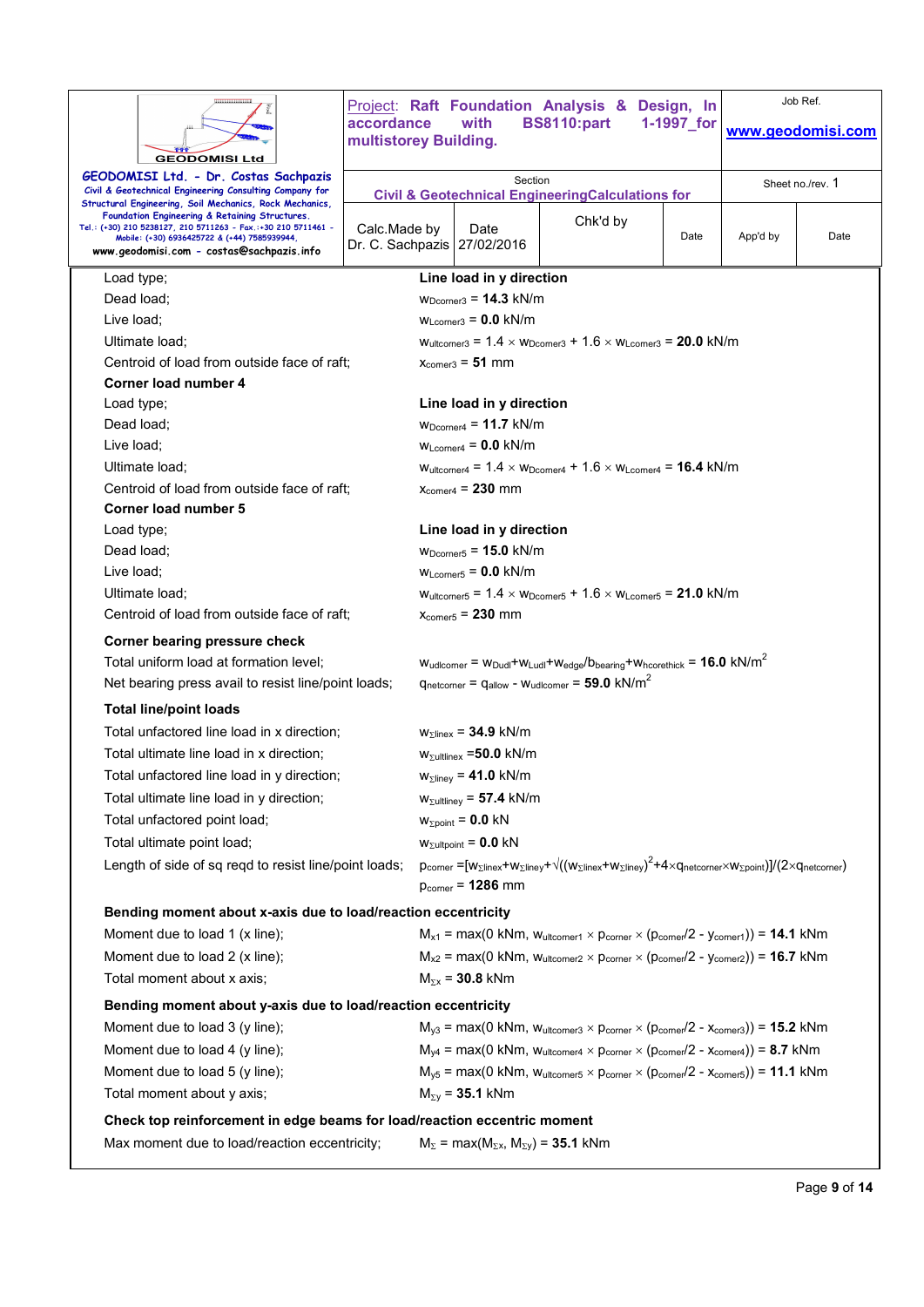|              | <b>GEODOMISI Ltd</b>                                                                                                                                                                                                                                                    | Job Ref.<br>Project: Raft Foundation Analysis & Design, In<br>with<br><b>BS8110:part</b><br>accordance<br>1-1997_for<br>www.geodomisi.com<br>multistorey Building. |  |                                                                    |                                                                                                                                                                                                                           |      |  |                  |
|--------------|-------------------------------------------------------------------------------------------------------------------------------------------------------------------------------------------------------------------------------------------------------------------------|--------------------------------------------------------------------------------------------------------------------------------------------------------------------|--|--------------------------------------------------------------------|---------------------------------------------------------------------------------------------------------------------------------------------------------------------------------------------------------------------------|------|--|------------------|
|              | GEODOMISI Ltd. - Dr. Costas Sachpazis<br>Civil & Geotechnical Engineering Consulting Company for                                                                                                                                                                        |                                                                                                                                                                    |  | Section                                                            | <b>Civil &amp; Geotechnical EngineeringCalculations for</b>                                                                                                                                                               |      |  | Sheet no./rev. 1 |
|              | Structural Engineering, Soil Mechanics, Rock Mechanics,<br>Foundation Engineering & Retaining Structures.<br>Tel.: (+30) 210 5238127, 210 5711263 - Fax.:+30 210 5711461 -<br>Mobile: (+30) 6936425722 & (+44) 7585939944,<br>www.geodomisi.com - costas@sachpazis.info | Calc.Made by                                                                                                                                                       |  | Date<br>Dr. C. Sachpazis   27/02/2016                              | App'd by                                                                                                                                                                                                                  | Date |  |                  |
|              | Assume all of this moment is resisted by edge beam                                                                                                                                                                                                                      |                                                                                                                                                                    |  |                                                                    |                                                                                                                                                                                                                           |      |  |                  |
|              | From edge beam design checks away from corners                                                                                                                                                                                                                          |                                                                                                                                                                    |  |                                                                    |                                                                                                                                                                                                                           |      |  |                  |
|              | Moment due to edge beam spanning depression;                                                                                                                                                                                                                            |                                                                                                                                                                    |  | $M_{\Sigma$ edge = 108.7 kNm                                       |                                                                                                                                                                                                                           |      |  |                  |
|              | Total moment to be resisted;                                                                                                                                                                                                                                            |                                                                                                                                                                    |  |                                                                    | $M_{\Sigma^{\text{corner}}$ bp = $M_{\Sigma}$ + $M_{\Sigma^{\text{edge}}}$ = <b>143.7</b> kNm                                                                                                                             |      |  |                  |
|              | Width of section in compression zone;                                                                                                                                                                                                                                   |                                                                                                                                                                    |  | $b_{\text{edge}} = b_{\text{edge}} + b_{\text{boot}} = 800$ mm     |                                                                                                                                                                                                                           |      |  |                  |
| K factor;    |                                                                                                                                                                                                                                                                         |                                                                                                                                                                    |  |                                                                    | $K_{\text{cornerbp}} = M_{\Sigma \text{cornerbp}} / (f_{\text{cu}} \times b_{\text{edgetop}} \times d_{\text{edgetop}}^2) = 0.017$                                                                                        |      |  |                  |
| Lever arm;   |                                                                                                                                                                                                                                                                         |                                                                                                                                                                    |  |                                                                    | $z_{\text{cometop}} = d_{\text{edgetop}} \times \text{min}(0.95, 0.5 + \sqrt{(0.25 - K_{\text{cometop}}/0.9)}) = 518 \text{ mm}$                                                                                          |      |  |                  |
|              | Total area of top steel required;                                                                                                                                                                                                                                       |                                                                                                                                                                    |  |                                                                    | Ascomerbp = $M_{\Sigma}$ comerbp /((1.0/ $\gamma$ s) × f <sub>v</sub> × Z <sub>comerbp</sub> ) = 638 mm <sup>2</sup>                                                                                                      |      |  |                  |
|              | PASS - A <sub>scornerbp</sub> <= A <sub>sedgetop</sub> - Area of reinforcement provided to resist eccentric moment is adequate                                                                                                                                          |                                                                                                                                                                    |  |                                                                    |                                                                                                                                                                                                                           |      |  |                  |
|              |                                                                                                                                                                                                                                                                         |                                                                                                                                                                    |  |                                                                    | The allowable bearing pressure at the corner will not be exceeded                                                                                                                                                         |      |  |                  |
|              | Corner beam bending check                                                                                                                                                                                                                                               |                                                                                                                                                                    |  |                                                                    |                                                                                                                                                                                                                           |      |  |                  |
|              | Cantilever span of edge beam;                                                                                                                                                                                                                                           |                                                                                                                                                                    |  |                                                                    | $I_{\text{corner}} = \phi_{\text{depthick}} / \sqrt{(2) + d_{\text{edgetop}}/2} = 2748$ mm                                                                                                                                |      |  |                  |
|              | Moment and shear due to self weight                                                                                                                                                                                                                                     |                                                                                                                                                                    |  |                                                                    |                                                                                                                                                                                                                           |      |  |                  |
|              | Ultimate self weight udl;                                                                                                                                                                                                                                               |                                                                                                                                                                    |  | $W_{\text{edge}} = 1.4 \times W_{\text{edge}} = 16.1 \text{ kN/m}$ |                                                                                                                                                                                                                           |      |  |                  |
|              | Average ultimate slab udl (approx);                                                                                                                                                                                                                                     |                                                                                                                                                                    |  |                                                                    | $w_{\text{cornerslab}} = \max(0 \text{ kN/m}, 1.4 \times w_{\text{slab}} \times (\phi_{\text{depthick}} / (\sqrt{(2)} \times 2) - (b_{\text{edge}} + (h_{\text{edge}} - h_{\text{slab}}) / \tan(\alpha_{\text{edge}}))))$ |      |  |                  |
|              |                                                                                                                                                                                                                                                                         |                                                                                                                                                                    |  | $W_{\text{cornerslab}} = 4.1 \text{ kN/m}$                         |                                                                                                                                                                                                                           |      |  |                  |
|              | Self weight and slab bending moment;                                                                                                                                                                                                                                    |                                                                                                                                                                    |  |                                                                    | $M_{\text{cornersw}} = (w_{\text{edgeult}} + w_{\text{cornerslab}}) \times I_{\text{corner}}^2/2 = 76.1 \text{ kNm}$                                                                                                      |      |  |                  |
|              | Self weight and slab shear force;                                                                                                                                                                                                                                       |                                                                                                                                                                    |  |                                                                    | $V_{\text{cornersw}} = (W_{\text{edgeult}} + W_{\text{cornerslab}}) \times I_{\text{corner}} = 55.4$ kN                                                                                                                   |      |  |                  |
|              | Moment and shear due to udls                                                                                                                                                                                                                                            |                                                                                                                                                                    |  |                                                                    |                                                                                                                                                                                                                           |      |  |                  |
|              | Maximum ultimate udl;                                                                                                                                                                                                                                                   |                                                                                                                                                                    |  |                                                                    | $W_{\text{cornerudl}} = ((1.4 \times W_{\text{Dudl}}) + (1.6 \times W_{\text{Ludl}})) \times \phi_{\text{depthick}} / \sqrt{(2)} = 16.8 \text{ kN/m}$                                                                     |      |  |                  |
|              |                                                                                                                                                                                                                                                                         |                                                                                                                                                                    |  |                                                                    | $M_{\text{cornerud}} = w_{\text{cornerud}} \times I_{\text{corner}}^2/6 = 21.2 \text{ kNm}$                                                                                                                               |      |  |                  |
| Shear force; | Bending moment;                                                                                                                                                                                                                                                         |                                                                                                                                                                    |  |                                                                    | $V_{\text{corner}}$ ul = Wcornerudl $\times$ $ _{\text{corner}}/2$ = 23.1 kN                                                                                                                                              |      |  |                  |
|              |                                                                                                                                                                                                                                                                         |                                                                                                                                                                    |  |                                                                    |                                                                                                                                                                                                                           |      |  |                  |
|              | Moment and shear due to line loads in x direction                                                                                                                                                                                                                       |                                                                                                                                                                    |  |                                                                    |                                                                                                                                                                                                                           |      |  |                  |
|              | Bending moment;                                                                                                                                                                                                                                                         |                                                                                                                                                                    |  |                                                                    | $M_{\text{corner}} = w_{\text{Lultlinear}} \times I_{\text{corner}}^2/2 = 188.7 \text{ kNm}$                                                                                                                              |      |  |                  |
| Shear force; |                                                                                                                                                                                                                                                                         |                                                                                                                                                                    |  |                                                                    | $V_{\text{corner}} = W_{\text{Sultilinear}} \times I_{\text{corner}} = 137.3 \text{ kN}$                                                                                                                                  |      |  |                  |
|              | Moment and shear due to line loads in y direction                                                                                                                                                                                                                       |                                                                                                                                                                    |  |                                                                    |                                                                                                                                                                                                                           |      |  |                  |
|              | Bending moment;                                                                                                                                                                                                                                                         |                                                                                                                                                                    |  |                                                                    | $M_{\text{corneringy}} = w_{\text{Lultiney}} \times I_{\text{corner}}^2/2 = 216.7 \text{ kNm}$                                                                                                                            |      |  |                  |
| Shear force; |                                                                                                                                                                                                                                                                         |                                                                                                                                                                    |  |                                                                    | $V_{\text{corneringy}} = W_{\text{Lultiney}} \times I_{\text{corner}} = 157.7$ kN                                                                                                                                         |      |  |                  |
|              | Total moments and shears due to point loads                                                                                                                                                                                                                             |                                                                                                                                                                    |  |                                                                    |                                                                                                                                                                                                                           |      |  |                  |
|              | Bending moment about x axis;                                                                                                                                                                                                                                            |                                                                                                                                                                    |  | $M_{\text{cornerpoint}} = 0.0$ kNm                                 |                                                                                                                                                                                                                           |      |  |                  |
|              | Bending moment about y axis;                                                                                                                                                                                                                                            |                                                                                                                                                                    |  | $M_{\text{comerpointy}} = 0.0 \text{ kNm}$                         |                                                                                                                                                                                                                           |      |  |                  |
| Shear force; |                                                                                                                                                                                                                                                                         |                                                                                                                                                                    |  | $V_{\text{cornerpoint}} = 0.0 \text{ kN}$                          |                                                                                                                                                                                                                           |      |  |                  |
|              | <b>Resultant moments and shears</b>                                                                                                                                                                                                                                     |                                                                                                                                                                    |  |                                                                    |                                                                                                                                                                                                                           |      |  |                  |
|              | Total moment about x axis;                                                                                                                                                                                                                                              | $M_{\Sigma^{\text{corner}}}=M_{\text{corner}}+M_{\text{corner}}+M_{\text{corner}}+M_{\text{corner}}+M_{\text{corner}}=$ 313.9 kNm                                  |  |                                                                    |                                                                                                                                                                                                                           |      |  |                  |
|              | Total shear force about x axis;                                                                                                                                                                                                                                         | $V_{\Sigma^{\text{corner}}}=V_{\text{compress}}+V_{\text{cornerud}}+V_{\text{comerining}}+V_{\text{cornerpoint}}=236.2$ kN                                         |  |                                                                    |                                                                                                                                                                                                                           |      |  |                  |
|              | Total moment about y axis;                                                                                                                                                                                                                                              | $M2conery$ = $Mconersw$ + $Mconerudl$ + $Mconerlinex$ + $Mconerpointy$ = 285.9 kNm                                                                                 |  |                                                                    |                                                                                                                                                                                                                           |      |  |                  |
|              | Total shear force about y axis;                                                                                                                                                                                                                                         |                                                                                                                                                                    |  |                                                                    | $V_{\Sigma^{\text{comp}}}=V_{\text{compressw}}+V_{\text{comprudl}}+V_{\text{comerlinex}}+V_{\text{comprpoint}}=215.8$ kN                                                                                                  |      |  |                  |
|              | Deflection of both edge beams at corner will be the same therefore design for average of these moments and shears                                                                                                                                                       |                                                                                                                                                                    |  |                                                                    |                                                                                                                                                                                                                           |      |  |                  |
|              | Design bending moment;                                                                                                                                                                                                                                                  |                                                                                                                                                                    |  |                                                                    | $M_{\Sigma \text{corner}} = (M_{\Sigma \text{corner}} + M_{\Sigma \text{corner}})/2 = 299.9$ kNm                                                                                                                          |      |  |                  |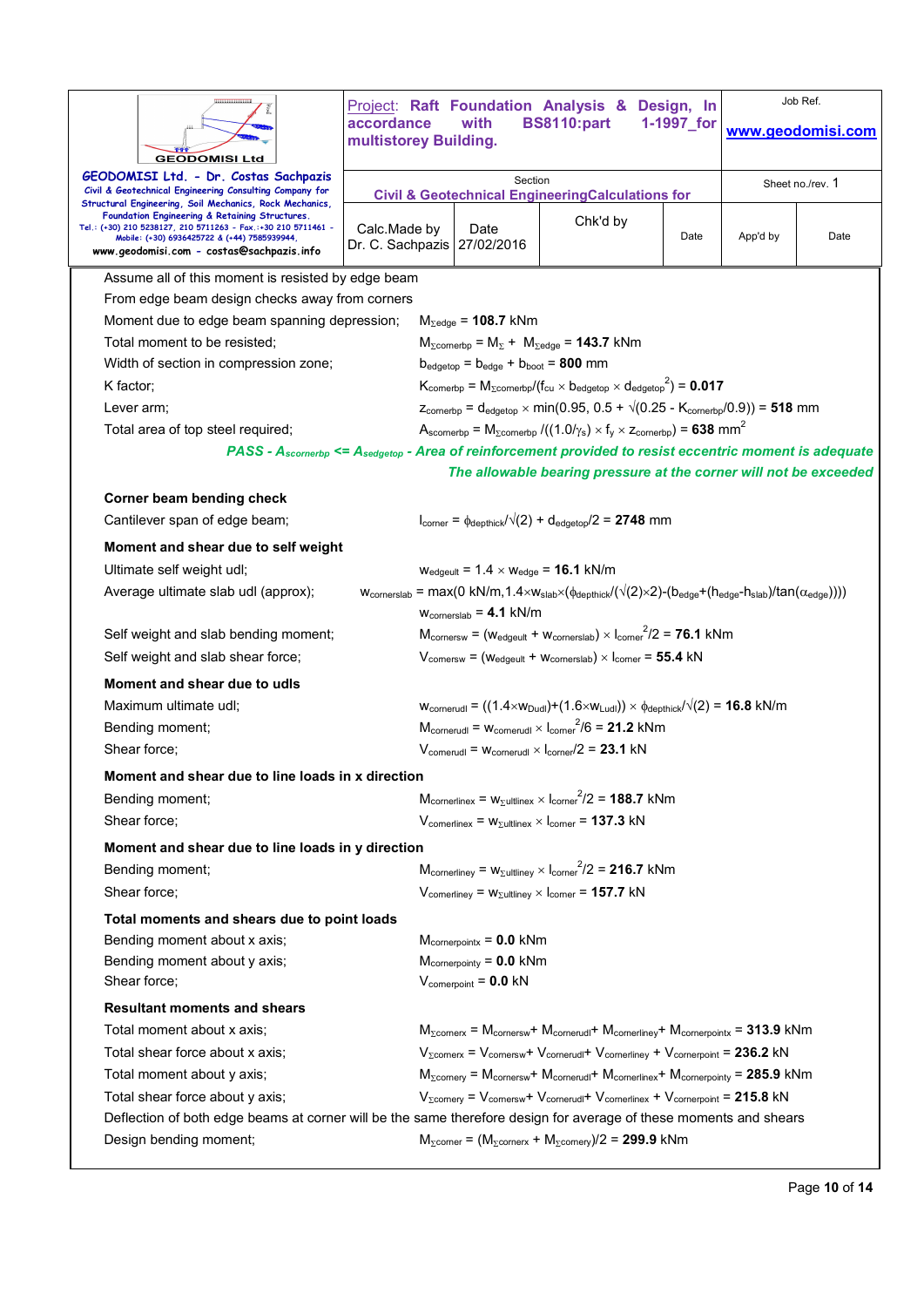| ,,,,,,,,,,,,,,<br><b>GEODOMISI Ltd</b>                                                                                                                                                                       | Project: Raft Foundation Analysis & Design, In<br>accordance<br>multistorey Building.                                                                                                                                                 | 1-1997 for                                                         |                                                                                                                                                             | Job Ref.<br>www.geodomisi.com |                  |          |  |
|--------------------------------------------------------------------------------------------------------------------------------------------------------------------------------------------------------------|---------------------------------------------------------------------------------------------------------------------------------------------------------------------------------------------------------------------------------------|--------------------------------------------------------------------|-------------------------------------------------------------------------------------------------------------------------------------------------------------|-------------------------------|------------------|----------|--|
| GEODOMISI Ltd. - Dr. Costas Sachpazis<br>Civil & Geotechnical Engineering Consulting Company for<br>Structural Engineering, Soil Mechanics, Rock Mechanics,                                                  |                                                                                                                                                                                                                                       | Section                                                            | <b>Civil &amp; Geotechnical EngineeringCalculations for</b>                                                                                                 |                               | Sheet no./rev. 1 |          |  |
| Foundation Engineering & Retaining Structures.<br>Tel.: (+30) 210 5238127, 210 5711263 - Fax.:+30 210 5711461 -<br>Mobile: (+30) 6936425722 & (+44) 7585939944,<br>www.geodomisi.com - costas@sachpazis.info | Calc.Made by<br>Dr. C. Sachpazis   27/02/2016                                                                                                                                                                                         | Date                                                               | Chk'd by                                                                                                                                                    | Date                          | App'd by         | Date     |  |
| Design shear force;                                                                                                                                                                                          | $V_{\Sigma^{\text{corner}}} = (V_{\Sigma^{\text{corner}}} + V_{\Sigma^{\text{corner}}})/2 = 226.0$ kN                                                                                                                                 |                                                                    |                                                                                                                                                             |                               |                  |          |  |
| Reinforcement required in top of edge beam                                                                                                                                                                   |                                                                                                                                                                                                                                       |                                                                    |                                                                                                                                                             |                               |                  |          |  |
| K factor:                                                                                                                                                                                                    |                                                                                                                                                                                                                                       |                                                                    | $K_{\text{corner}} = M_{\Sigma \text{corner}}/(f_{\text{cu}} \times b_{\text{edgetop}} \times d_{\text{edgetop}}^2) = 0.036$                                |                               |                  |          |  |
| Lever arm;                                                                                                                                                                                                   |                                                                                                                                                                                                                                       |                                                                    | $z_{\text{corner}} = d_{\text{edgetop}} \times \text{min}(0.95, 0.5 + \sqrt{(0.25 - K_{\text{corner}}/0.9)}) = 518 \text{ mm}$                              |                               |                  |          |  |
| Area of steel required for bending;                                                                                                                                                                          |                                                                                                                                                                                                                                       |                                                                    | $A_{\text{scomerbend}} = M_{\text{scomer}} / ((1.0/\gamma_{\text{s}}) \times f_{\text{y}} \times Z_{\text{comer}}) = 1331 \text{ mm}^2$                     |                               |                  |          |  |
| Minimum area of steel required;                                                                                                                                                                              |                                                                                                                                                                                                                                       | $A_{\text{sconermin}} = A_{\text{sedgetopmin}} = 564 \text{ mm}^2$ |                                                                                                                                                             |                               |                  |          |  |
| Area of steel required;                                                                                                                                                                                      |                                                                                                                                                                                                                                       |                                                                    | $A_{\text{scomer}} = \text{max}(A_{\text{scomerbend}}, A_{\text{scomermin}}) = 1331 \text{ mm}^2$                                                           |                               |                  |          |  |
| PASS - A <sub>scomer</sub> <= A <sub>sedgetop</sub> - Area of reinforcement provided in top of edge beams at corners is adequate                                                                             |                                                                                                                                                                                                                                       |                                                                    |                                                                                                                                                             |                               |                  |          |  |
| Corner beam shear check                                                                                                                                                                                      |                                                                                                                                                                                                                                       |                                                                    |                                                                                                                                                             |                               |                  |          |  |
| Average web width;                                                                                                                                                                                           |                                                                                                                                                                                                                                       |                                                                    | $b_w = b_{edge} + (h_{edge}/tan(\alpha_{edge}))/2 = 723$ mm                                                                                                 |                               |                  |          |  |
| Applied shear stress;                                                                                                                                                                                        |                                                                                                                                                                                                                                       |                                                                    | $V_{\text{corner}} = V_{\text{Zcomer}}/(b_w \times d_{\text{edgetop}}) = 0.573 \text{ N/mm}^2$                                                              |                               |                  |          |  |
| Tension steel ratio;                                                                                                                                                                                         |                                                                                                                                                                                                                                       |                                                                    | $\rho_{\text{corner}} = 100 \times A_{\text{sedgetop}}/(b_w \times d_{\text{edgetop}}) = 0.373$                                                             |                               |                  |          |  |
| From BS8110-1:1997 - Table 3.8                                                                                                                                                                               |                                                                                                                                                                                                                                       |                                                                    |                                                                                                                                                             |                               |                  |          |  |
| Design concrete shear strength;                                                                                                                                                                              |                                                                                                                                                                                                                                       | $v_{\text{corner}} = 0.471 \text{ N/mm}^2$                         |                                                                                                                                                             |                               |                  |          |  |
|                                                                                                                                                                                                              |                                                                                                                                                                                                                                       |                                                                    | $v_{\text{corner}} \le v_{\text{ccorner}} + 0.4 N/mm^2$ - Therefore minimum links required                                                                  |                               |                  |          |  |
| Link area to spacing ratio required;                                                                                                                                                                         |                                                                                                                                                                                                                                       |                                                                    | $A_{sv}\_\text{upon}\_\text{Svreccorner} = 0.4\text{N/mm}^2 \times \text{b}_w/((1.0/\gamma_s) \times \text{f}_\text{vs}) = 0.665\ \text{mm}$                |                               |                  |          |  |
| Link area to spacing ratio provided;                                                                                                                                                                         |                                                                                                                                                                                                                                       |                                                                    | $A_{sv}\_\text{upon}\_\text{Svprovedge} = N_{\text{edgelink}} \times \pi \times \phi_{\text{edgelink}}^2 / (4 \times S_{\text{vedge}}) = 0.905 \ \text{mm}$ |                               |                  |          |  |
| PASS - $A_{sv}\_\text{upon}\_\text{Svregcomer} \leq A_{sv}\_\text{upon}\_\text{Svprovedge}$ - Shear reinforcement provided in edge beams at corners is                                                       |                                                                                                                                                                                                                                       |                                                                    |                                                                                                                                                             |                               |                  |          |  |
|                                                                                                                                                                                                              |                                                                                                                                                                                                                                       |                                                                    |                                                                                                                                                             |                               |                  | adequate |  |
| <b>Corner beam deflection check</b>                                                                                                                                                                          |                                                                                                                                                                                                                                       |                                                                    |                                                                                                                                                             |                               |                  |          |  |
| Basic allowable span to depth ratio;                                                                                                                                                                         |                                                                                                                                                                                                                                       | $Ratio_{basiccorner} = 7.0$                                        |                                                                                                                                                             |                               |                  |          |  |
| Moment factor;                                                                                                                                                                                               |                                                                                                                                                                                                                                       |                                                                    | $M_{\text{factorcomer}} = M_{\text{2corner}}/(b_{\text{edgetop}} \times d_{\text{edgetop}}^2) = 1.260 \text{ N/mm}^2$                                       |                               |                  |          |  |
| Steel service stress:                                                                                                                                                                                        |                                                                                                                                                                                                                                       |                                                                    | $f_{\text{scomer}} = 2/3 \times f_y \times A_{\text{scornerbend}}/A_{\text{sedgetop}} = 301.285 \text{ N/mm}^2$                                             |                               |                  |          |  |
| Modification factor;                                                                                                                                                                                         |                                                                                                                                                                                                                                       | $MF_{corner} = 1.228$                                              | $MF_{\text{corner}} = min(2.0, 0.55 + [(477N/mm^2 - f_{\text{score}})/(120 \times (0.9N/mm^2 + M_{\text{factor corner}}))])$                                |                               |                  |          |  |
| Modified allowable span to depth ratio;                                                                                                                                                                      |                                                                                                                                                                                                                                       |                                                                    | $Ratio_{allowcorner} = Ratio_{basiccorner} \times MF_{corner} = 8.596$                                                                                      |                               |                  |          |  |
| Actual span to depth ratio;                                                                                                                                                                                  |                                                                                                                                                                                                                                       |                                                                    | Ratio <sub>actualcorner</sub> = $I_{\text{corner}}$ $d_{\text{edgetop}}$ = 5.037                                                                            |                               |                  |          |  |
|                                                                                                                                                                                                              |                                                                                                                                                                                                                                       |                                                                    | PASS - Ratio <sub>actualcorner</sub> <= Ratio <sub>allowcorner</sub> - Edge beam span to depth ratio is adequate                                            |                               |                  |          |  |
| Internal beam design checks                                                                                                                                                                                  |                                                                                                                                                                                                                                       |                                                                    |                                                                                                                                                             |                               |                  |          |  |
| <b>Basic loading</b>                                                                                                                                                                                         |                                                                                                                                                                                                                                       |                                                                    |                                                                                                                                                             |                               |                  |          |  |
| Hardcore;                                                                                                                                                                                                    |                                                                                                                                                                                                                                       |                                                                    | $W_{hcorethick}$ = $\gamma_{hcore} \times h_{hcorethick}$ = 0.0 kN/m <sup>2</sup>                                                                           |                               |                  |          |  |
| Internal beam self weight;                                                                                                                                                                                   | $w_{int}$ =24 kN/m <sup>3</sup> ×[(h <sub>int</sub> ×b <sub>int</sub> )+(h <sub>int</sub> -h <sub>slab</sub> ) <sup>2</sup> /tan( $\alpha_{int}$ )+2×h <sub>slab</sub> ×(h <sub>int</sub> -h <sub>slab</sub> )/tan( $\alpha_{int}$ )] |                                                                    |                                                                                                                                                             |                               |                  |          |  |
|                                                                                                                                                                                                              | $w_{int}$ = 9.9 kN/m                                                                                                                                                                                                                  |                                                                    |                                                                                                                                                             |                               |                  |          |  |
| Internal beam load number 1                                                                                                                                                                                  |                                                                                                                                                                                                                                       |                                                                    |                                                                                                                                                             |                               |                  |          |  |
| Load type;                                                                                                                                                                                                   |                                                                                                                                                                                                                                       | <b>Longitudinal line load</b>                                      |                                                                                                                                                             |                               |                  |          |  |
| Dead load;                                                                                                                                                                                                   |                                                                                                                                                                                                                                       | $w_{Dint1} = 15.0$ kN/m                                            |                                                                                                                                                             |                               |                  |          |  |
| Live load;                                                                                                                                                                                                   |                                                                                                                                                                                                                                       | $w_{Lint1} = 5.3$ kN/m                                             |                                                                                                                                                             |                               |                  |          |  |
| Ultimate load;                                                                                                                                                                                               |                                                                                                                                                                                                                                       |                                                                    | $w_{\text{ulitint1}} = 1.4 \times w_{\text{Dint1}} + 1.6 \times w_{\text{Lint1}} = 29.5 \text{ kN/m}$                                                       |                               |                  |          |  |
| Longitudinal line load width;                                                                                                                                                                                |                                                                                                                                                                                                                                       | $b_{int1} = 140$ mm                                                |                                                                                                                                                             |                               |                  |          |  |
| Centroid of load from centreline of beam;                                                                                                                                                                    | $x_{int1} = 0$ mm                                                                                                                                                                                                                     |                                                                    |                                                                                                                                                             |                               |                  |          |  |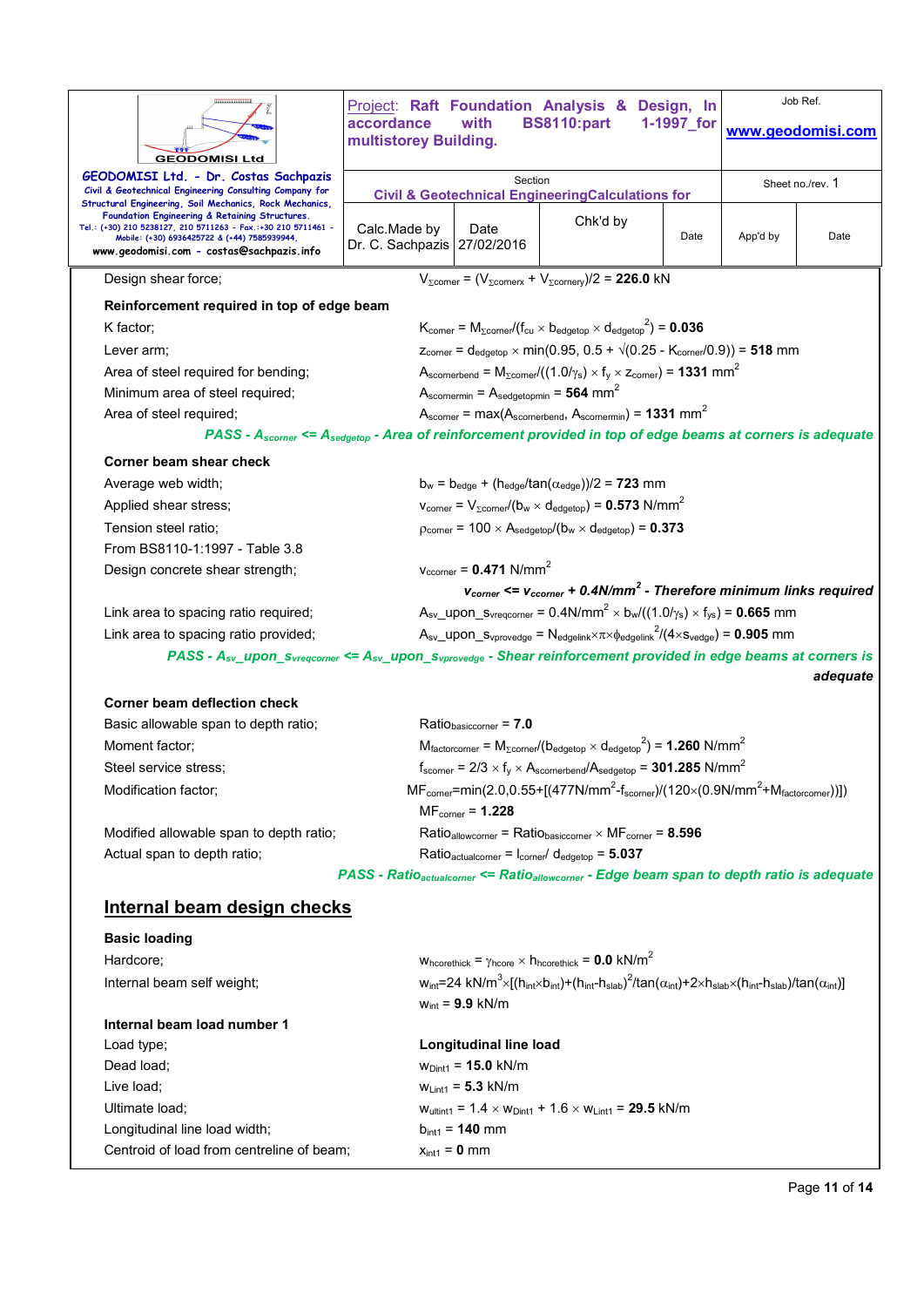|                                                                                                                          | accordance<br>multistorey Building.                                     |                                                                                                                                                                                                              | with                                                                                     | Project: Raft Foundation Analysis & Design, In<br><b>BS8110:part</b>                                                                                                                  | 1-1997_for | Job Ref.<br>www.geodomisi.com |                  |  |  |
|--------------------------------------------------------------------------------------------------------------------------|-------------------------------------------------------------------------|--------------------------------------------------------------------------------------------------------------------------------------------------------------------------------------------------------------|------------------------------------------------------------------------------------------|---------------------------------------------------------------------------------------------------------------------------------------------------------------------------------------|------------|-------------------------------|------------------|--|--|
| <b>GEODOMISI Ltd</b>                                                                                                     |                                                                         |                                                                                                                                                                                                              |                                                                                          |                                                                                                                                                                                       |            |                               |                  |  |  |
| GEODOMISI Ltd. - Dr. Costas Sachpazis<br>Civil & Geotechnical Engineering Consulting Company for                         |                                                                         |                                                                                                                                                                                                              | Section                                                                                  | <b>Civil &amp; Geotechnical EngineeringCalculations for</b>                                                                                                                           |            |                               | Sheet no./rev. 1 |  |  |
| Structural Engineering, Soil Mechanics, Rock Mechanics,<br>Foundation Engineering & Retaining Structures.                |                                                                         |                                                                                                                                                                                                              |                                                                                          |                                                                                                                                                                                       |            |                               |                  |  |  |
| Tel.: (+30) 210 5238127, 210 5711263 - Fax.:+30 210 5711461 -<br>Mobile: (+30) 6936425722 & (+44) 7585939944,            | Calc.Made by                                                            |                                                                                                                                                                                                              | Date                                                                                     | Chk'd by                                                                                                                                                                              | Date       | App'd by                      | Date             |  |  |
| www.geodomisi.com - costas@sachpazis.info                                                                                |                                                                         |                                                                                                                                                                                                              | Dr. C. Sachpazis   27/02/2016                                                            |                                                                                                                                                                                       |            |                               |                  |  |  |
| Internal beam load number 2                                                                                              |                                                                         |                                                                                                                                                                                                              |                                                                                          |                                                                                                                                                                                       |            |                               |                  |  |  |
| Load type;                                                                                                               |                                                                         |                                                                                                                                                                                                              | Full transverse line load:                                                               |                                                                                                                                                                                       |            |                               |                  |  |  |
| Dead load;                                                                                                               |                                                                         |                                                                                                                                                                                                              | $w_{Dint2} = 10.0$ kN/m                                                                  |                                                                                                                                                                                       |            |                               |                  |  |  |
| Live load;                                                                                                               |                                                                         |                                                                                                                                                                                                              | $W_{Lint2} = 4.0$ kN/m                                                                   |                                                                                                                                                                                       |            |                               |                  |  |  |
| Ultimate load:                                                                                                           |                                                                         |                                                                                                                                                                                                              |                                                                                          | $W_{\text{ultint2}} = 1.4 \times W_{\text{Dint2}} + 1.6 \times W_{\text{Lint2}} = 20.4 \text{ kN/m}$                                                                                  |            |                               |                  |  |  |
| Transverse line load width;                                                                                              |                                                                         |                                                                                                                                                                                                              | $b_{int2} = 140$ mm                                                                      |                                                                                                                                                                                       |            |                               |                  |  |  |
| Internal beam bearing pressure check                                                                                     |                                                                         |                                                                                                                                                                                                              |                                                                                          |                                                                                                                                                                                       |            |                               |                  |  |  |
| Total uniform load at formation level;                                                                                   |                                                                         |                                                                                                                                                                                                              |                                                                                          | $W_{\text{udlint}} = W_{\text{Dud}} + W_{\text{Lud}} + W_{\text{hcorethick}} + 24 \text{kN/m}^3 \times h_{\text{int}} = 17.7 \text{ kN/m}^2$                                          |            |                               |                  |  |  |
|                                                                                                                          |                                                                         |                                                                                                                                                                                                              |                                                                                          |                                                                                                                                                                                       |            |                               |                  |  |  |
| Effective point load due to transverse line/point loads                                                                  |                                                                         |                                                                                                                                                                                                              |                                                                                          |                                                                                                                                                                                       |            |                               |                  |  |  |
| Effective point load due to load 2 (Line load);                                                                          |                                                                         |                                                                                                                                                                                                              |                                                                                          | $W_{int2}$ = $W_{ultnt2}$ × [ $b_{int}$ + 2×( $h_{int}$ - $h_{slab}$ )/tan( $\alpha_{int}$ )] = 17.3 kN                                                                               |            |                               |                  |  |  |
| Total effective point load;                                                                                              |                                                                         |                                                                                                                                                                                                              | $W_{int} = 17.3$ kN                                                                      |                                                                                                                                                                                       |            |                               |                  |  |  |
| Minimum width of effective point load;                                                                                   |                                                                         |                                                                                                                                                                                                              | $b_{intimin}$ = 140 mm                                                                   |                                                                                                                                                                                       |            |                               |                  |  |  |
| Approximate longitudinal dispersal of effective point load                                                               |                                                                         |                                                                                                                                                                                                              |                                                                                          |                                                                                                                                                                                       |            |                               |                  |  |  |
| Approx moment capacity of bottom steel;                                                                                  |                                                                         |                                                                                                                                                                                                              |                                                                                          | $M_{\text{intbtm}} = (1.0/\gamma_s) \times f_y \times 0.9 \times d_{\text{intbtm}} \times A_{\text{sintbtm}} = 279.8 \text{ kNm}$                                                     |            |                               |                  |  |  |
| Max allow dispersal based on moment capacity;                                                                            |                                                                         |                                                                                                                                                                                                              |                                                                                          | $p_{\text{intmom}} = [2 \times M_{\text{intbtm}} + \sqrt{(4 \times M_{\text{intbtm}}^2 + 2 \times W_{\text{int}} \times M_{\text{intbtm}} \times b_{\text{intmin}})}]/W_{\text{int}}$ |            |                               |                  |  |  |
|                                                                                                                          | $p_{\text{intmom}} = 64880$ mm                                          |                                                                                                                                                                                                              |                                                                                          |                                                                                                                                                                                       |            |                               |                  |  |  |
| Limiting max dispersal to say 5 x beam depth;                                                                            | $p_{int}$ = min( $p_{intmom}$ , 5 $\times$ h <sub>int</sub> ) = 2750 mm |                                                                                                                                                                                                              |                                                                                          |                                                                                                                                                                                       |            |                               |                  |  |  |
| Total dispersal length of effective point load;                                                                          |                                                                         |                                                                                                                                                                                                              | $I_{\text{inteff}}$ = 2 $\times$ p <sub>int</sub> + b <sub>intmin</sub> = <b>5640</b> mm |                                                                                                                                                                                       |            |                               |                  |  |  |
| <b>Equivalent and total beam line loads</b>                                                                              |                                                                         |                                                                                                                                                                                                              |                                                                                          |                                                                                                                                                                                       |            |                               |                  |  |  |
| Equivalent ultimate udl of internal load 2;                                                                              |                                                                         |                                                                                                                                                                                                              | $W_{intud12} = W_{int2}/I_{interf} = 3.1$ kN/m                                           |                                                                                                                                                                                       |            |                               |                  |  |  |
| Equivalent unfactored udl of internal load 2;                                                                            |                                                                         | $W_{intud2sis} = W_{intud12} \times (W_{Dint2} + W_{Lint2})/W_{ultint2} = 2.1$ kN/m                                                                                                                          |                                                                                          |                                                                                                                                                                                       |            |                               |                  |  |  |
| Sum of factored longitud'l and eff'tive line loads;                                                                      |                                                                         | $\Sigma UDL_{int}$ = 32.5 kN/m                                                                                                                                                                               |                                                                                          |                                                                                                                                                                                       |            |                               |                  |  |  |
| Sum of unfactored longitud'l and eff'tive line loads;                                                                    |                                                                         |                                                                                                                                                                                                              | $\Sigma$ UDLsIs <sub>int</sub> = 22.4 kN/m                                               |                                                                                                                                                                                       |            |                               |                  |  |  |
| Centroid of loads from centreline of internal beam                                                                       |                                                                         |                                                                                                                                                                                                              |                                                                                          |                                                                                                                                                                                       |            |                               |                  |  |  |
| Load x distance for internal load 1;                                                                                     |                                                                         |                                                                                                                                                                                                              | Moment <sub>int1</sub> = $w_{\text{ultint1}} \times x_{\text{int1}} = 0.0$ kN            |                                                                                                                                                                                       |            |                               |                  |  |  |
| Sum of load x distances;                                                                                                 |                                                                         |                                                                                                                                                                                                              | $\Sigma$ Moment <sub>int</sub> = 0.0 kN                                                  |                                                                                                                                                                                       |            |                               |                  |  |  |
| Centroid of loads;                                                                                                       |                                                                         |                                                                                                                                                                                                              |                                                                                          |                                                                                                                                                                                       |            |                               |                  |  |  |
| Moment due to eccentricity to be resisted by slab;                                                                       |                                                                         | $x_{\text{barint}} = \Sigma \text{Moment}_{\text{int}} / \Sigma \text{UDL}_{\text{int}} = 0.0 \text{ mm}$<br>$M_{\text{eccint}} = \Sigma UDL_{\text{int}} \times abs(x_{\text{barint}}) = 0.0 \text{ kNm/m}$ |                                                                                          |                                                                                                                                                                                       |            |                               |                  |  |  |
| Assume moment due to eccentricity is resisted equally by top steel of slab on one side and bottom steel of slab on other |                                                                         |                                                                                                                                                                                                              |                                                                                          |                                                                                                                                                                                       |            |                               |                  |  |  |
| From slab bending check                                                                                                  |                                                                         |                                                                                                                                                                                                              |                                                                                          |                                                                                                                                                                                       |            |                               |                  |  |  |
| Moment due to depression under slab (hogging);                                                                           |                                                                         |                                                                                                                                                                                                              | $M_{\Sigma e}$ = 7.2 kNm/m                                                               |                                                                                                                                                                                       |            |                               |                  |  |  |
| Total moment to be resisted by slab top steel;                                                                           |                                                                         |                                                                                                                                                                                                              |                                                                                          | $M_{\text{slabtopint}} = M_{\text{eccint}}/2 + M_{\Sigma e} = 7.2 \text{ kNm/m}$                                                                                                      |            |                               |                  |  |  |
| K factor;                                                                                                                |                                                                         |                                                                                                                                                                                                              |                                                                                          | $K_{\text{slabtopint}} = M_{\text{slabtopint}}/(f_{\text{cu}} \times d_{\text{tslabmin}}^2) = 0.004$                                                                                  |            |                               |                  |  |  |
| Lever arm;                                                                                                               |                                                                         |                                                                                                                                                                                                              |                                                                                          | $z_{\text{slabtopint}} = d_{\text{tslabmin}} \times \text{min}(0.95, 0.5 + \sqrt{(0.25 - K_{\text{slabtopint}}/0.9)}) = 204 \text{ mm}$                                               |            |                               |                  |  |  |
| Area of steel required;                                                                                                  |                                                                         |                                                                                                                                                                                                              |                                                                                          | Asslabtopintreq = $M_{\text{slabtopint}} / ((1.0/\gamma_{\text{s}}) \times f_{\text{yslab}} \times Z_{\text{slabtopint}}) = 82 \text{ mm}^2/\text{m}$                                 |            |                               |                  |  |  |
| PASS - Asslabtopintreq <= Asslabtop - Area of reinforcement in top of slab is adequate to transfer moment into slab      |                                                                         |                                                                                                                                                                                                              |                                                                                          |                                                                                                                                                                                       |            |                               |                  |  |  |
| Mt to be resisted by slab btm stl due to load ecc'ty;                                                                    |                                                                         |                                                                                                                                                                                                              | $M_{\text{slabbtmint}} = M_{\text{eccint}}/2 = 0.0 \text{ kNm/m}$                        |                                                                                                                                                                                       |            |                               |                  |  |  |
| K factor;                                                                                                                |                                                                         |                                                                                                                                                                                                              |                                                                                          | $K_{\text{slabbtrnint}} = M_{\text{slabbtrnint}} / (f_{\text{cu}} \times d_{\text{bslabmin}}^2) = 0.000$                                                                              |            |                               |                  |  |  |
| Lever arm;                                                                                                               |                                                                         |                                                                                                                                                                                                              |                                                                                          | $z_{\text{slabbtmint}} = d_{\text{bslabmin}} \times \text{min}(0.95, 0.5 + \sqrt{(0.25 - K_{\text{slabbtmint}}/0.9)}) = 185 \text{ mm}$                                               |            |                               |                  |  |  |
| Area of steel required in bottom;                                                                                        |                                                                         |                                                                                                                                                                                                              |                                                                                          | $A_{\text{sslabbtmintreq}} = M_{\text{slabbtmint}} / ((1.0/\gamma_{\text{s}}) \times f_{\text{yslab}} \times z_{\text{slabbtmint}}) = 0 \text{ mm}^2 / \text{m}$                      |            |                               |                  |  |  |
|                                                                                                                          |                                                                         |                                                                                                                                                                                                              |                                                                                          |                                                                                                                                                                                       |            |                               |                  |  |  |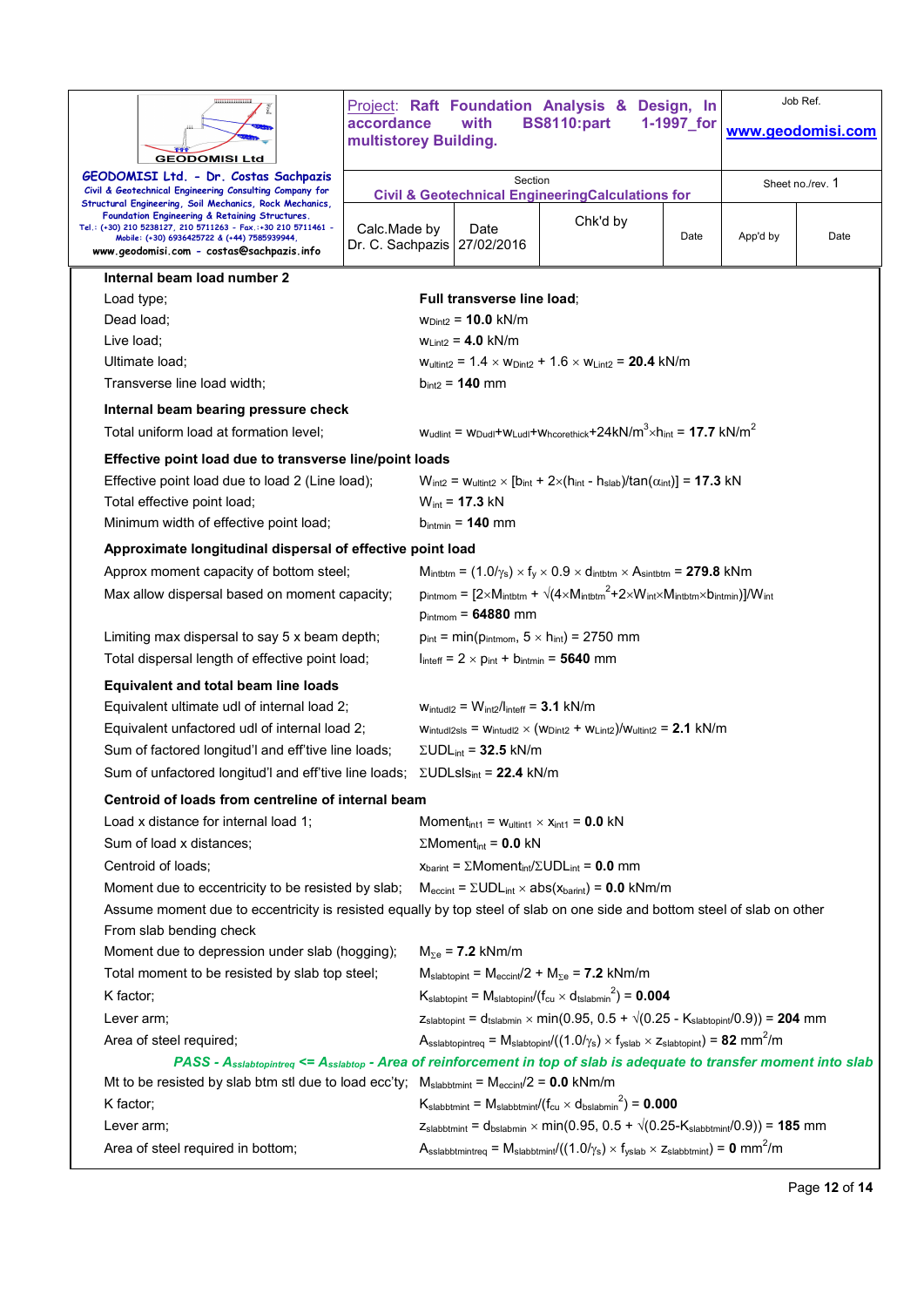| <b>GEODOMISI Ltd</b>                                                                                                                                                                                                                                                    | Project: Raft Foundation Analysis & Design, In<br>accordance<br>multistorey Building.                                                                                                                | 1-1997_for                                                                               | Job Ref.<br>www.geodomisi.com                                                                                                                                                                                   |      |          |                  |  |  |  |
|-------------------------------------------------------------------------------------------------------------------------------------------------------------------------------------------------------------------------------------------------------------------------|------------------------------------------------------------------------------------------------------------------------------------------------------------------------------------------------------|------------------------------------------------------------------------------------------|-----------------------------------------------------------------------------------------------------------------------------------------------------------------------------------------------------------------|------|----------|------------------|--|--|--|
| GEODOMISI Ltd. - Dr. Costas Sachpazis<br>Civil & Geotechnical Engineering Consulting Company for                                                                                                                                                                        |                                                                                                                                                                                                      | Section                                                                                  | <b>Civil &amp; Geotechnical EngineeringCalculations for</b>                                                                                                                                                     |      |          | Sheet no./rev. 1 |  |  |  |
| Structural Engineering, Soil Mechanics, Rock Mechanics,<br>Foundation Engineering & Retaining Structures.<br>Tel.: (+30) 210 5238127, 210 5711263 - Fax.:+30 210 5711461 -<br>Mobile: (+30) 6936425722 & (+44) 7585939944,<br>www.geodomisi.com - costas@sachpazis.info | Calc.Made by<br>Dr. C. Sachpazis   27/02/2016                                                                                                                                                        | Date                                                                                     | Chk'd by                                                                                                                                                                                                        | Date | App'd by | Date             |  |  |  |
| PASS - A <sub>sslabbtmintreq</sub> <= A <sub>sslabbtm</sub> - Area of reinforcement in bottom of slab is adequate to transfer moment into slab                                                                                                                          |                                                                                                                                                                                                      |                                                                                          |                                                                                                                                                                                                                 |      |          |                  |  |  |  |
| <b>Bearing pressure</b>                                                                                                                                                                                                                                                 |                                                                                                                                                                                                      |                                                                                          |                                                                                                                                                                                                                 |      |          |                  |  |  |  |
| Initially check bearing pressure based on beam soffit/chamfer width only                                                                                                                                                                                                |                                                                                                                                                                                                      |                                                                                          |                                                                                                                                                                                                                 |      |          |                  |  |  |  |
| Allowable bearing width;                                                                                                                                                                                                                                                |                                                                                                                                                                                                      |                                                                                          | $b_{\text{bearint}} = b_{\text{int}} + 2 \times (h_{\text{int}} - h_{\text{slab}})/\tan(\alpha_{\text{int}}) = 846$ mm                                                                                          |      |          |                  |  |  |  |
| Bearing pressure due to line/point loads;                                                                                                                                                                                                                               |                                                                                                                                                                                                      |                                                                                          | $q_{\text{linepoint} = \Sigma \text{UDLsls}_{\text{int}}/b_{\text{beam}t} = 26.5 \text{ kN/m}^2$                                                                                                                |      |          |                  |  |  |  |
| Total applied bearing pressure;                                                                                                                                                                                                                                         |                                                                                                                                                                                                      |                                                                                          | $q_{int} = q_{linepoint} + w_{udlint} = 44.2 \text{ kN/m}^2$                                                                                                                                                    |      |          |                  |  |  |  |
|                                                                                                                                                                                                                                                                         |                                                                                                                                                                                                      |                                                                                          | PASS - $q_{int}$ <= $q_{allow}$ - Allowable bearing pressure is not exceeded                                                                                                                                    |      |          |                  |  |  |  |
| Internal beam bending check                                                                                                                                                                                                                                             |                                                                                                                                                                                                      |                                                                                          |                                                                                                                                                                                                                 |      |          |                  |  |  |  |
| Divider for moments due to udl's;                                                                                                                                                                                                                                       | $\beta_{\text{udl}} = 12.0$                                                                                                                                                                          |                                                                                          |                                                                                                                                                                                                                 |      |          |                  |  |  |  |
| Divider for moments due to point loads;                                                                                                                                                                                                                                 | $\beta_{point} = 7.0$                                                                                                                                                                                |                                                                                          |                                                                                                                                                                                                                 |      |          |                  |  |  |  |
| <b>Applied bending moments</b>                                                                                                                                                                                                                                          |                                                                                                                                                                                                      |                                                                                          |                                                                                                                                                                                                                 |      |          |                  |  |  |  |
| Span of internal beam;                                                                                                                                                                                                                                                  |                                                                                                                                                                                                      | $I_{int} = \phi_{depthick} + d_{inttop} = 3998$ mm                                       |                                                                                                                                                                                                                 |      |          |                  |  |  |  |
| Ultimate self weight udl;                                                                                                                                                                                                                                               |                                                                                                                                                                                                      | $w_{\text{intult}} = 1.4 \times w_{\text{int}} = 13.9 \text{ kN/m}$                      |                                                                                                                                                                                                                 |      |          |                  |  |  |  |
| Ultimate slab udl (approx);                                                                                                                                                                                                                                             |                                                                                                                                                                                                      | $W_{intslab} = 14.9$ kN/m                                                                | $w_{\text{intslab}} = \max(0 \text{ kN/m}, 1.4 \times w_{\text{slab}} \times ((\phi_{\text{depthick}} \times 3/4) - (b_{\text{int}} + 2 \times (h_{\text{int}} - h_{\text{slab}})/\tan(\alpha_{\text{int}}))))$ |      |          |                  |  |  |  |
| Self weight and slab bending moment;                                                                                                                                                                                                                                    |                                                                                                                                                                                                      |                                                                                          |                                                                                                                                                                                                                 |      |          |                  |  |  |  |
| Self weight shear force;                                                                                                                                                                                                                                                | $M_{\text{intsw}} = (w_{\text{intult}} + w_{\text{intslab}}) \times I_{\text{int}}^2 / \beta_{\text{udl}} = 38.4 \text{ kNm}$<br>$V_{intsw} = (W_{intult} + W_{intslab}) \times I_{int}/2 = 57.6$ kN |                                                                                          |                                                                                                                                                                                                                 |      |          |                  |  |  |  |
|                                                                                                                                                                                                                                                                         |                                                                                                                                                                                                      |                                                                                          |                                                                                                                                                                                                                 |      |          |                  |  |  |  |
| Moments due to applied uniformly distributed loads                                                                                                                                                                                                                      |                                                                                                                                                                                                      |                                                                                          |                                                                                                                                                                                                                 |      |          |                  |  |  |  |
| Ultimate udl (approx);                                                                                                                                                                                                                                                  |                                                                                                                                                                                                      |                                                                                          | $W_{\text{intudl}} = W_{\text{udlult}} \times \phi_{\text{depthick}} \times 3/4 = 17.9 \text{ kN/m}$<br>$M_{\text{intudl}} = w_{\text{intudl}} \times I_{\text{int}}^2 / \beta_{\text{udl}} = 23.8 \text{ kNm}$ |      |          |                  |  |  |  |
| Bending moment;<br>Shear force:                                                                                                                                                                                                                                         |                                                                                                                                                                                                      | $V_{\text{intud}} = W_{\text{intud}} \times I_{\text{int}}/2 = 35.7 \text{ kN}$          |                                                                                                                                                                                                                 |      |          |                  |  |  |  |
| Moment and shear due to load number 1                                                                                                                                                                                                                                   |                                                                                                                                                                                                      |                                                                                          |                                                                                                                                                                                                                 |      |          |                  |  |  |  |
| Bending moment;                                                                                                                                                                                                                                                         |                                                                                                                                                                                                      | $M_{int1} = w_{ultint1} \times I_{int}^2/\beta_{udl} = 39.3$ kNm                         |                                                                                                                                                                                                                 |      |          |                  |  |  |  |
| Shear force;                                                                                                                                                                                                                                                            |                                                                                                                                                                                                      | $V_{int1} = W_{ultint1} \times I_{int}/2 = 58.9$ kN                                      |                                                                                                                                                                                                                 |      |          |                  |  |  |  |
| Moment and shear due to load number 2                                                                                                                                                                                                                                   |                                                                                                                                                                                                      |                                                                                          |                                                                                                                                                                                                                 |      |          |                  |  |  |  |
| Ultimate point load;                                                                                                                                                                                                                                                    |                                                                                                                                                                                                      |                                                                                          | $W_{int2}$ = $W_{ultint2} \times \phi_{depthick} \times 3/4 = 53.6$ kN                                                                                                                                          |      |          |                  |  |  |  |
| Bending moment;                                                                                                                                                                                                                                                         |                                                                                                                                                                                                      | $M_{int2}$ = $W_{int2} \times I_{int}/\beta_{point}$ = 30.6 kNm                          |                                                                                                                                                                                                                 |      |          |                  |  |  |  |
| Shear force;                                                                                                                                                                                                                                                            |                                                                                                                                                                                                      | $V_{int2}$ = W <sub>int2</sub> = 53.6 kN                                                 |                                                                                                                                                                                                                 |      |          |                  |  |  |  |
| <b>Resultant moments and shears</b>                                                                                                                                                                                                                                     |                                                                                                                                                                                                      |                                                                                          |                                                                                                                                                                                                                 |      |          |                  |  |  |  |
| Total moment (hogging and sagging);                                                                                                                                                                                                                                     |                                                                                                                                                                                                      | $M2int = 132.0$ kNm                                                                      |                                                                                                                                                                                                                 |      |          |                  |  |  |  |
| Maximum shear force;                                                                                                                                                                                                                                                    |                                                                                                                                                                                                      | $V_{\text{Zint}}$ = 205.8 kN                                                             |                                                                                                                                                                                                                 |      |          |                  |  |  |  |
| Reinforcement required in top                                                                                                                                                                                                                                           |                                                                                                                                                                                                      |                                                                                          |                                                                                                                                                                                                                 |      |          |                  |  |  |  |
| Width of section in compression zone;                                                                                                                                                                                                                                   |                                                                                                                                                                                                      | $binttop = bint = 500 mm$                                                                |                                                                                                                                                                                                                 |      |          |                  |  |  |  |
| Average web width;                                                                                                                                                                                                                                                      |                                                                                                                                                                                                      | $b_{\text{wint}} = b_{\text{int}} + h_{\text{int}} / \tan(\alpha_{\text{int}}) = 818$ mm |                                                                                                                                                                                                                 |      |          |                  |  |  |  |
| K factor;                                                                                                                                                                                                                                                               |                                                                                                                                                                                                      |                                                                                          | $K_{\text{inttop}} = M_{\text{2int}}/(f_{\text{cu}} \times b_{\text{inttop}} \times d_{\text{inttop}}^2) = 0.030$                                                                                               |      |          |                  |  |  |  |
| Lever arm;                                                                                                                                                                                                                                                              |                                                                                                                                                                                                      |                                                                                          | $z_{\text{inttop}} = d_{\text{inttop}} \times \text{min}(0.95, 0.5 + \sqrt{(0.25 - K_{\text{inttop}}/0.9)}) = 473 \text{ mm}$                                                                                   |      |          |                  |  |  |  |
| Area of steel required for bending;                                                                                                                                                                                                                                     |                                                                                                                                                                                                      |                                                                                          | $A_{\text{sinttopbend}} = M_{\text{Zint}} / ((1.0/\gamma_s) \times f_v \times Z_{\text{inttop}}) = 642 \text{ mm}^2$                                                                                            |      |          |                  |  |  |  |
| Minimum area of steel;                                                                                                                                                                                                                                                  |                                                                                                                                                                                                      |                                                                                          | $A_{\text{sinttopmin}} = 0.0013 \times b_{\text{wint}} \times h_{\text{int}} = 585 \text{ mm}^2$                                                                                                                |      |          |                  |  |  |  |
| Area of steel required;                                                                                                                                                                                                                                                 |                                                                                                                                                                                                      |                                                                                          | $A_{\text{sinftopreq}} = \max(A_{\text{sinftopbend}}, A_{\text{sinftopmin}}) = 642 \text{ mm}^2$                                                                                                                |      |          |                  |  |  |  |
|                                                                                                                                                                                                                                                                         |                                                                                                                                                                                                      |                                                                                          |                                                                                                                                                                                                                 |      |          |                  |  |  |  |